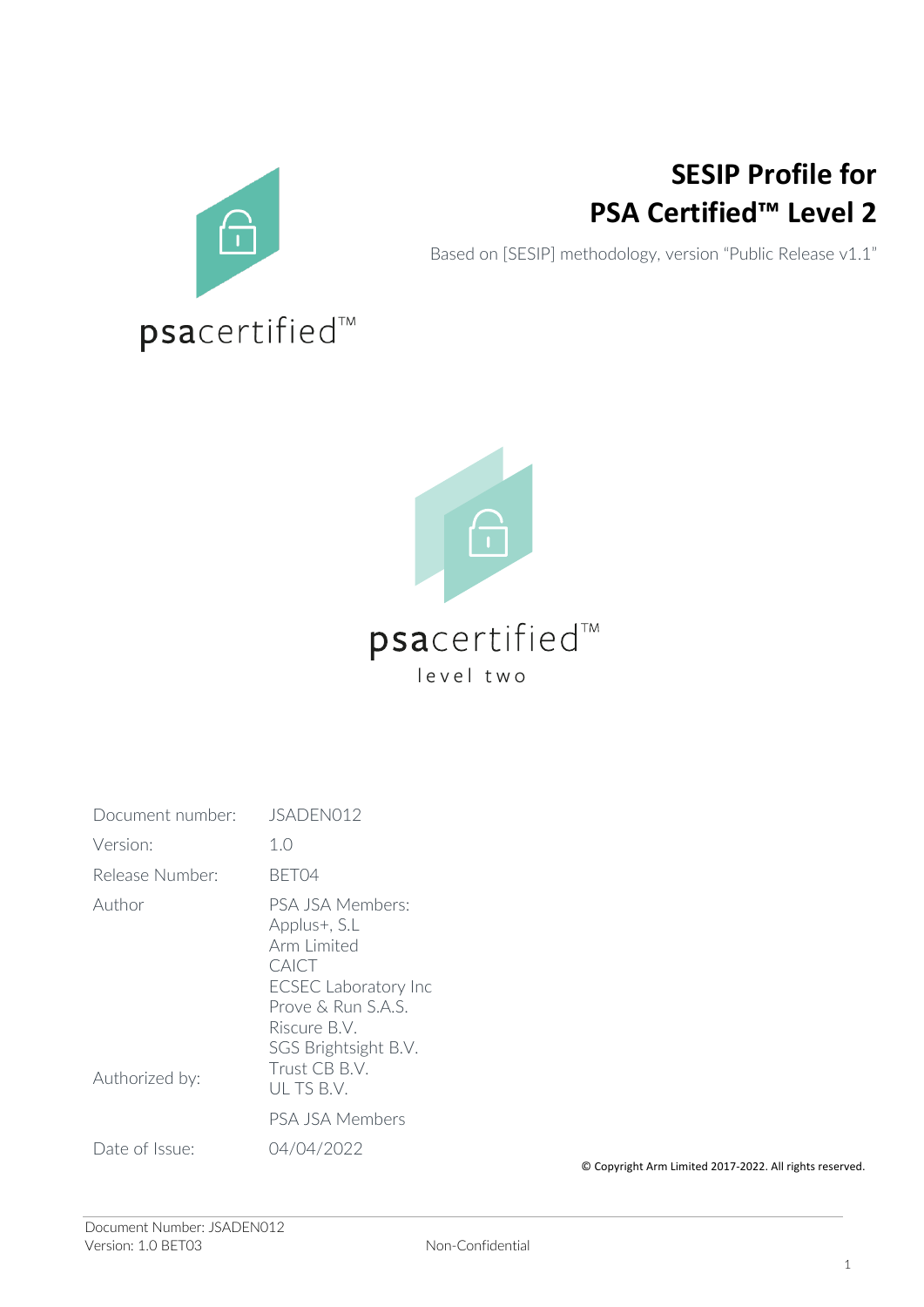## **Contents**

| 1                       |     | <b>About this document</b>                          | 4                       |
|-------------------------|-----|-----------------------------------------------------|-------------------------|
|                         | 1.1 | <b>Current Status and Anticipated Changes</b>       | 4                       |
|                         | 1.2 | <b>Release Information</b>                          | 4                       |
|                         | 1.3 | <b>References</b>                                   | 4                       |
|                         |     | Normative references<br>1.3.1                       | 4                       |
|                         |     | Informative references<br>1.3.2                     | 5                       |
|                         | 1.4 | <b>Terms and Abbreviations</b>                      | 5                       |
|                         | 1.5 | <b>PSA Certified Level 2</b>                        | $\overline{\mathbf{z}}$ |
|                         |     | PSA Certified Level 2 Ready Evaluation<br>1.5.1     | 8                       |
|                         |     | PSA Certified Level 2+SE<br>1.5.2                   | 8                       |
| $\overline{\mathbf{2}}$ |     | Introduction                                        | 9                       |
|                         | 2.1 | <b>SESIP Profile Reference</b>                      | 9                       |
|                         | 2.2 | <b>Platform Reference</b>                           | 9                       |
|                         | 2.3 | <b>Included Guidance Documents</b>                  | 10                      |
|                         | 2.4 | <b>Platform Functional Overview and Description</b> | 10                      |
|                         |     | 2.4.1<br><b>TOE Type</b>                            | 10                      |
|                         |     | <b>Physical Scope</b><br>2.4.2                      | 11                      |
|                         |     | 2.4.3<br>Logical Scope                              | 11                      |
|                         |     | <b>Usage and Major Security Features</b><br>2.4.4   | 11                      |
|                         |     | 2.4.5<br>Required Hardware/Software/Firmware        | 12                      |
| 3                       |     | Security Objectives for the operational environment | 13                      |
| 4                       |     | <b>Security Requirements and Implementation</b>     | 14                      |
|                         | 4.1 | <b>Security Assurance Requirements</b>              | 14                      |
|                         |     | Flaw Reporting Procedure (ALC_FLR.2)<br>4.1.1       | 14                      |
|                         | 4.2 | <b>Base PP Security Functional Requirements</b>     | 14                      |
|                         |     | Verification of Platform Identity<br>4.2.1          | 14                      |
|                         |     | Verification of Platform Instance Identity<br>4.2.2 | 14                      |
|                         |     | <b>Attestation of Platform Genuineness</b><br>4.2.3 | 14                      |
|                         |     | Secure Initialization of Platform<br>4.2.4          | 15                      |
|                         |     | <b>Attestation of Platform State</b><br>4.2.5       | 15                      |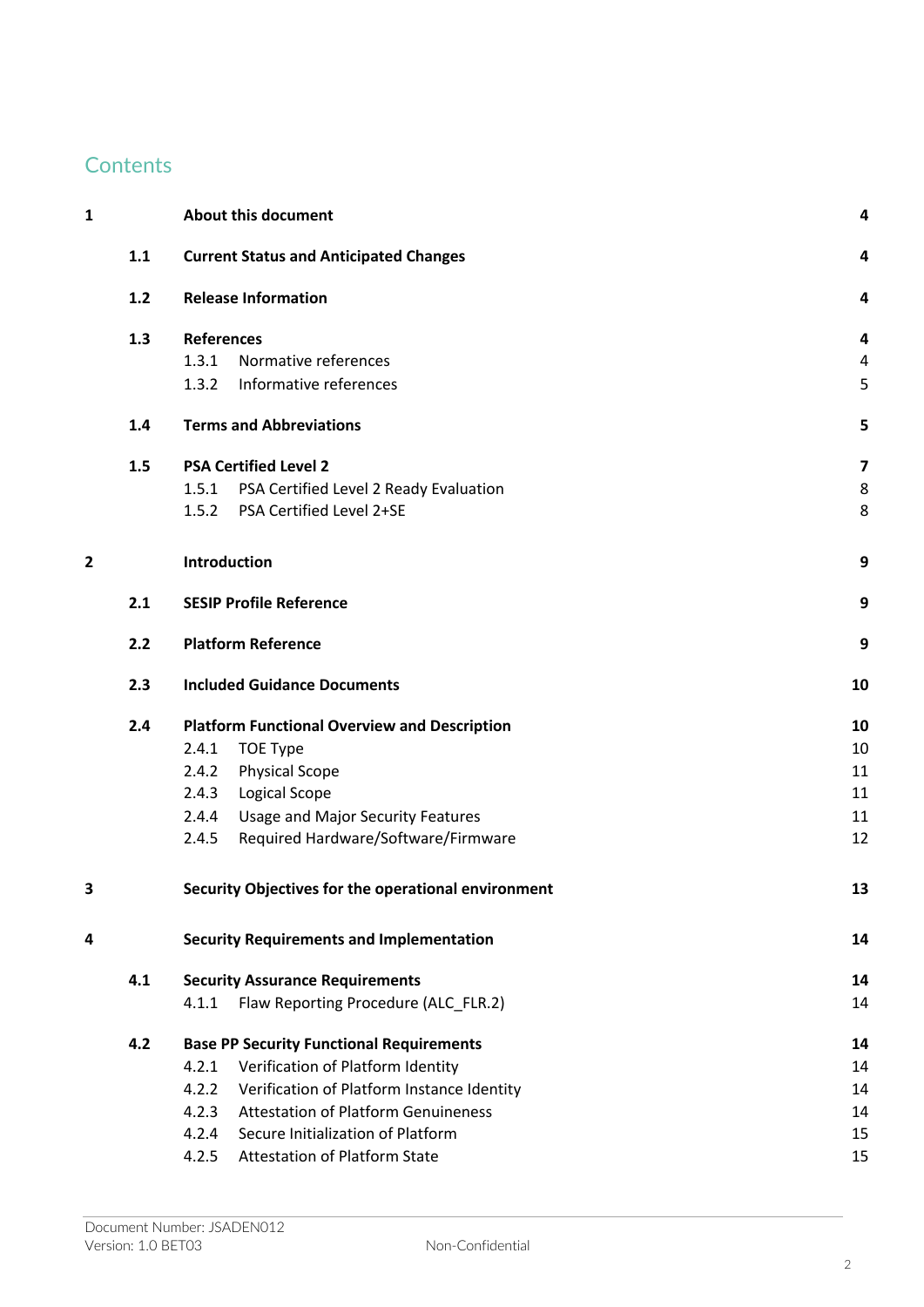|   |     | 4.2.6                | Secure Update of Platform                                                            | 15 |
|---|-----|----------------------|--------------------------------------------------------------------------------------|----|
|   |     | 4.2.7                | Software Attacker Resistance: Isolation of Platform (between SPE and NSPE)           | 15 |
|   |     | 4.2.8                | Software Attacker Resistance: Isolation of Platform (between PSA-RoT and Application |    |
|   |     |                      | Root of Trust Services)                                                              | 15 |
|   |     | 4.2.9                | <b>Cryptographic Operation</b>                                                       | 15 |
|   |     |                      | 4.2.10 Cryptographic Random Number Generation                                        | 16 |
|   |     |                      | 4.2.11 Cryptographic Key Generation                                                  | 16 |
|   |     |                      | 4.2.12 Cryptographic KeyStore                                                        | 17 |
|   | 4.3 |                      | <b>Additional Security Functional Requirements</b>                                   | 17 |
|   |     | 4.3.1                | <b>Secure Communication Enforcement</b>                                              | 17 |
|   | 4.4 |                      | <b>Optional Security Functional Requirements</b>                                     | 17 |
|   |     | 4.4.1                | Audit Log Generation and Storage                                                     | 17 |
|   |     | 4.4.2                | Software Attacker Resistance: Isolation of Application Parts (between each of the    |    |
|   |     |                      | Application Root of Trust services)                                                  | 18 |
|   |     | 4.4.3                | Secure Debugging                                                                     | 18 |
|   |     | 4.4.4                | Secure Encrypted Storage (internal storage)                                          | 18 |
|   |     | 4.4.5                | Secure Storage (internal storage)                                                    | 18 |
|   |     | 4.4.6                | Secure External Storage                                                              | 19 |
| 5 |     |                      | <b>Mapping and Sufficiency Rationales</b>                                            | 20 |
|   | 5.1 | <b>Assurance</b>     |                                                                                      | 20 |
|   | 5.2 | <b>Functionality</b> |                                                                                      | 21 |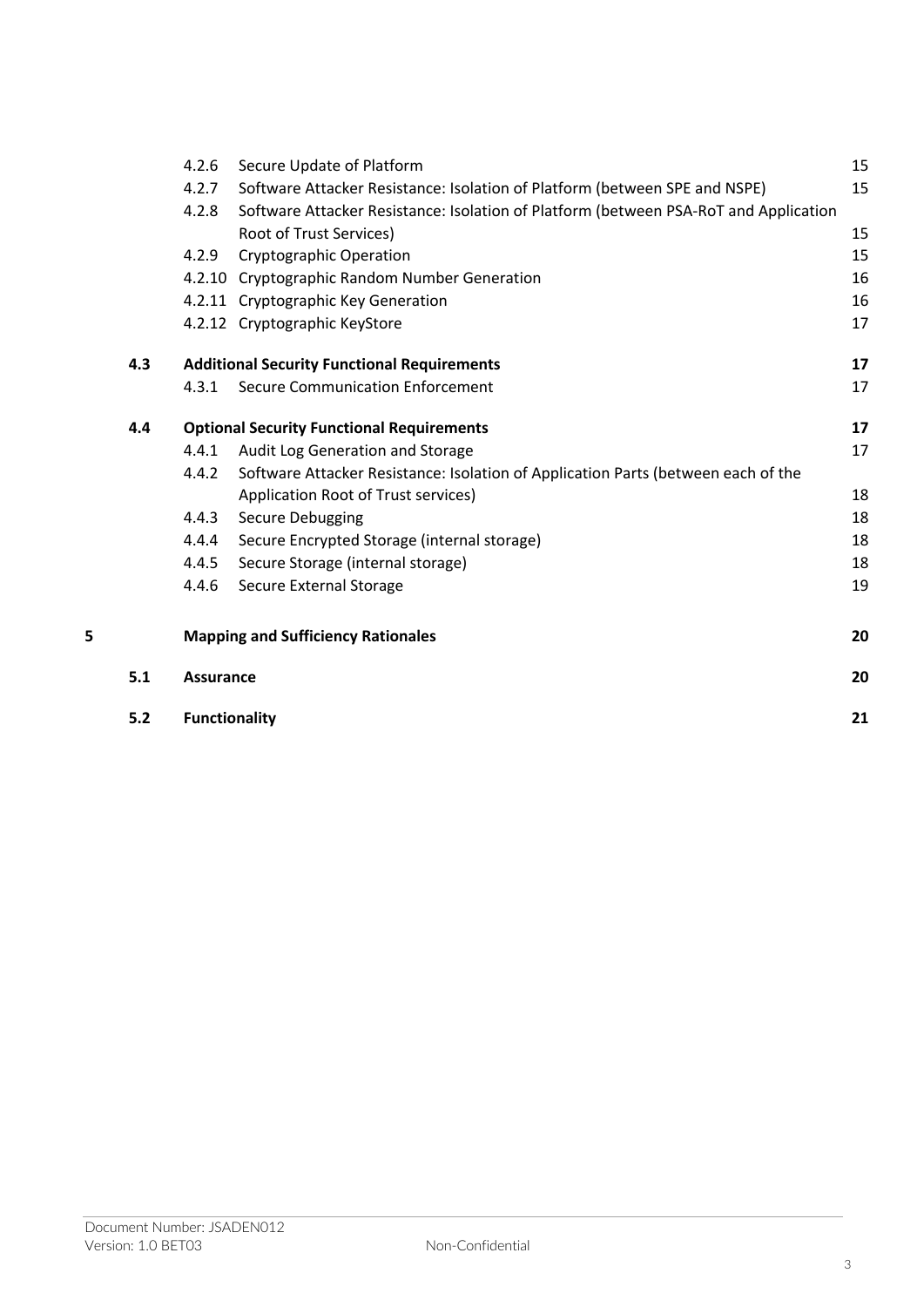## **1 About this document**

## 1.1 Current Status and Anticipated Changes

#### Current Status: Beta

## 1.2 Release Information

The change history table lists the changes that have been made to this document.

| Date       | Version  | Confidentiality  | Change                                           |
|------------|----------|------------------|--------------------------------------------------|
| 2020-12-09 | 1.0ALP01 | Non-confidential | Initial version to be discussed with JSA members |
| 2021-01-27 | 1.0BET01 | Non-confidential | Updates discussed with JSA members               |
| 2020-02-10 | 1.0BET02 | Non-confidential | Feedback provided by JSA members                 |
| 2020-03-08 | 1.0BET04 | Non-confidential | External partner review                          |

## 1.3 References

This document refers to the following documents.

#### 1.3.1 Normative references

| <b>Ref</b>    | Doc No               | Author(s)      | <b>Title</b>                                                                                                                          |  |
|---------------|----------------------|----------------|---------------------------------------------------------------------------------------------------------------------------------------|--|
| [PSA-EM-L2]   | JSADEN003            | <b>JSA</b>     | PSA Certified: Evaluation Methodology for PSA L2                                                                                      |  |
| $[PSA-EM-L3]$ | JSADEN010            | <b>JSA</b>     | PSA Certified: Evaluation Methodology for PSA L3                                                                                      |  |
| [PSA-AM-L2]   | JSADEN004            | <b>JSA</b>     | PSA Certified Attack Method for PSA L2                                                                                                |  |
| $[PSA-AM-L3]$ | JSADEN008            | <b>JSA</b>     | PSA Certified Attack Method for PSA L3                                                                                                |  |
| $[PSA-PP-L2]$ | JSADEN002            | <b>JSA</b>     | PSA Certified Level 2 Lightweight Protection Profile                                                                                  |  |
| $[PSA-PP-L3]$ | JSADEN009            | <b>JSA</b>     | PSA Certified Level 3 Lightweight Protection Profile                                                                                  |  |
| [SESIP-PP-L3] | JSADEN011            | <b>JSA</b>     | SESIP Profile for PSA Certified™ Level 3                                                                                              |  |
| [SESIP]       | GP FST 070           | GlobalPlatform | Security Evaluation Standard for IoT Platforms (SESIP) v1.1                                                                           |  |
| [CEM]         | CCMB-2017-<br>04-004 |                | Common Methodology for Information Technology Security<br>Evaluation, Evaluation Methodology. Version 3.1, revision 5,<br>April 2017. |  |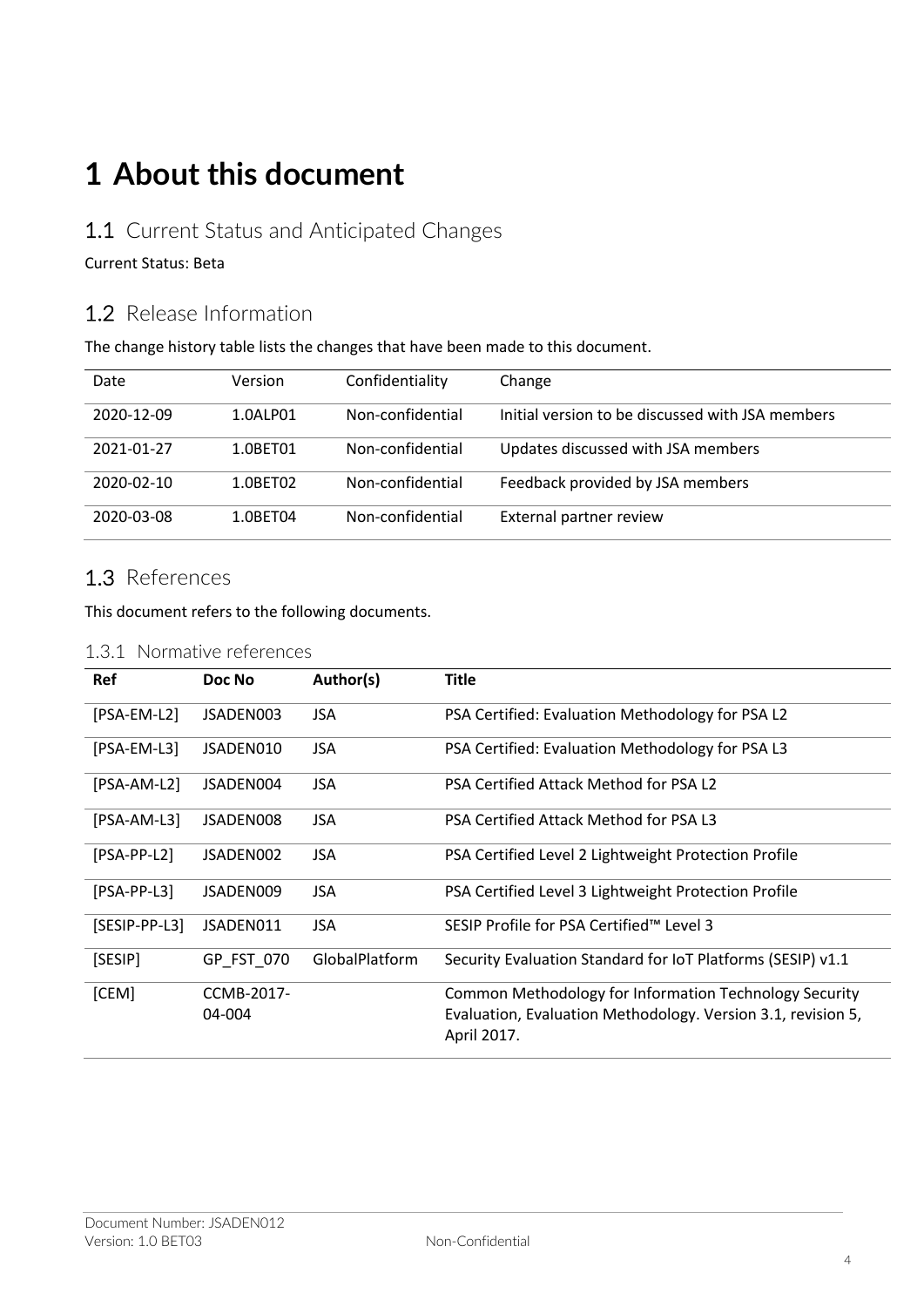### 1.3.2 Informative references

| Ref      | Doc No       | Author(s)      | Title                                                                                 |
|----------|--------------|----------------|---------------------------------------------------------------------------------------|
| [GP-ROT] | GP REQ 025   | GlobalPlatform | Root of Trust Definitions and Requirements, Version<br>1.1, Public Release, June 2018 |
| [PSA-SM] | ARM DEN 0079 | ARM            | Platform Security Architecture Security Model v1.0                                    |

## 1.4 Terms and Abbreviations

This document uses the following terms and abbreviations (see PSA-SM and PSA Cert L1 V2.1 or newer questionnaire).

| <b>Term</b>                                    | <b>Meaning</b>                                                                                                                                                                                                                                                                                       |  |
|------------------------------------------------|------------------------------------------------------------------------------------------------------------------------------------------------------------------------------------------------------------------------------------------------------------------------------------------------------|--|
| <b>Application</b>                             | Used in SESIP to refer to the components which are out of the scope of the<br>evaluation. It is a synonym for Connected Application.                                                                                                                                                                 |  |
| <b>Application Root of Trust</b><br>Service(s) | Application specific security service(s) that are not defined by PSA. Such<br>services execute in the Secure Processing Environment and are required to<br>be in Secure Partitions.                                                                                                                  |  |
| <b>Application Specific Software</b>           | Software that provides the functionality required of the specific device.<br>This software runs in the Non-Secure Processing Environment, making use<br>of the System Software, Application RoT Services and PSA-RoT Services.                                                                       |  |
| <b>Connected Application</b>                   | Software developed by an IoT vendor, implementing IoT end-user use case<br>based on the underlying Connected Platform. May be referred to as<br>"Application" when there is no ambiguity.                                                                                                            |  |
| <b>Connected Platform</b>                      | Combination of hardware and software that provides a runtime<br>environment for a Connected Application. A Connected Platform<br>implements security features and makes security services available to the<br>Connected Application. May be referred to as "platform" when there is no<br>ambiguity. |  |
| <b>Connected product</b>                       | Combination of a Connected Platform and a Connected Application that a<br>product vendor puts on the market. May be referred as "product" when<br>there is no ambiguity.                                                                                                                             |  |
| <b>Critical Security Parameter</b>             | Secret information, with integrity and confidentiality requirements, used to<br>maintain device security, such as authentication data (passwords, PIN,<br>certificates), secret cryptographic keys, etc                                                                                              |  |
| <b>Evaluation Laboratory</b>                   | Laboratory or facility that performs the technical review of questionnaires<br>submitted for Level 1 PSA certification. The list of evaluation laboratories<br>participating to PSA Certified can be found on www.psacertified.org                                                                   |  |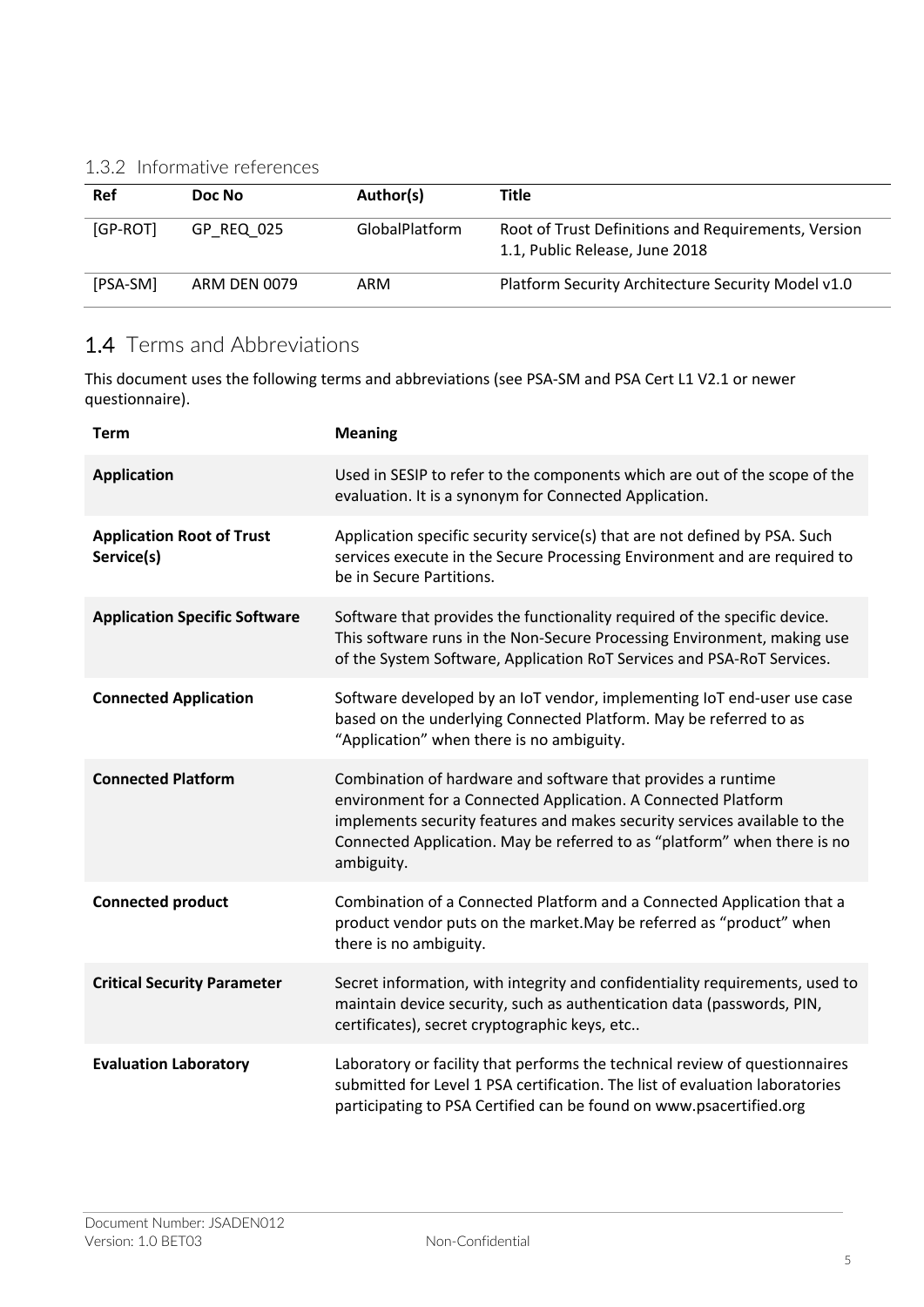| <b>Hardware Unique Key (HUK)</b>                          | Secret and unique to the device symmetric key that must not be accessible<br>outside the PSA Root of Trust. It is a Critical Security Parameter.                                                                                                                                                                                |
|-----------------------------------------------------------|---------------------------------------------------------------------------------------------------------------------------------------------------------------------------------------------------------------------------------------------------------------------------------------------------------------------------------|
| <b>Non-secure Processing</b><br><b>Environment (NSPE)</b> | The processing environment that hosts the non-secure System Software<br>and Application Specific Software. PSA requires the NSPE to be isolated<br>from the SPE. Isolation between partitions within the NSPE is not required<br>by PSA though is encouraged where supported.<br>In SESIP terms, the NSPE is the "application". |
| <b>Partition</b>                                          | The logical boundary of a software entity with intended interaction only via<br>defined interfaces, but not necessarily isolated from software in other<br>partitions. Note that both the NSPE and SPE may host partitions.                                                                                                     |
| Platform                                                  | Used in SESIP to refer to the components which are in the scope of the<br>evaluation. It is a synonym for Connected platform.                                                                                                                                                                                                   |
| <b>Product</b>                                            | Used by SESIP as a synonym for Connected product                                                                                                                                                                                                                                                                                |
| <b>PSA</b>                                                | <b>Platform Security Architecture</b>                                                                                                                                                                                                                                                                                           |
| <b>PSA Certification Body</b>                             | The entity that receives applications for PSA security certification, issues<br>certificates, maintains the security certification scheme, and ensures<br>consistency across all the evaluation laboratories.                                                                                                                   |
| <b>PSA Functional APIs</b>                                | PSA defined Application Programming Interfaces on which security services<br>can be built. APIs defined so far include Crypto, Secure Storage and<br>Attestation.                                                                                                                                                               |
| <b>PSA Functional API Certification</b>                   | Functional certification confirms that the device implements the PSA<br>Functional APIs correctly by passing the PSA Functional certification test<br>suites.                                                                                                                                                                   |
| PSA Root of Trust (PSA-RoT)                               | The PSA defined combination of the Immutable Platform RooT of Trust and<br>the Updateable Platform Root of Trust, and considered to be the most<br>trusted security component on the device. See [PSA-SM].                                                                                                                      |
| <b>Immutable Platform Root of</b><br><b>Trust</b>         | The minimal set of hardware, firmware and data of the PSA-RoT, which is<br>inherently trusted because it cannot be modified following manufacture.<br>There is no software at a deeper level that can verify that it as authentic<br>and unmodified.                                                                            |
| <b>Updateable Platform Root of</b><br><b>Trust</b>        | The firmware, software and data of the PSA-RoT that can be securely<br>updated following manufacture.                                                                                                                                                                                                                           |
| <b>Platform Root of Trust</b><br>Service(s)               | PSA defined security services for use by PSA-RoT, Application RoT Service(s)<br>and by the NSPE. Executes in the Secure Processing Environment and may<br>use Trusted Subsystems. This includes the services offered by the PSA<br><b>Functional APIs.</b>                                                                      |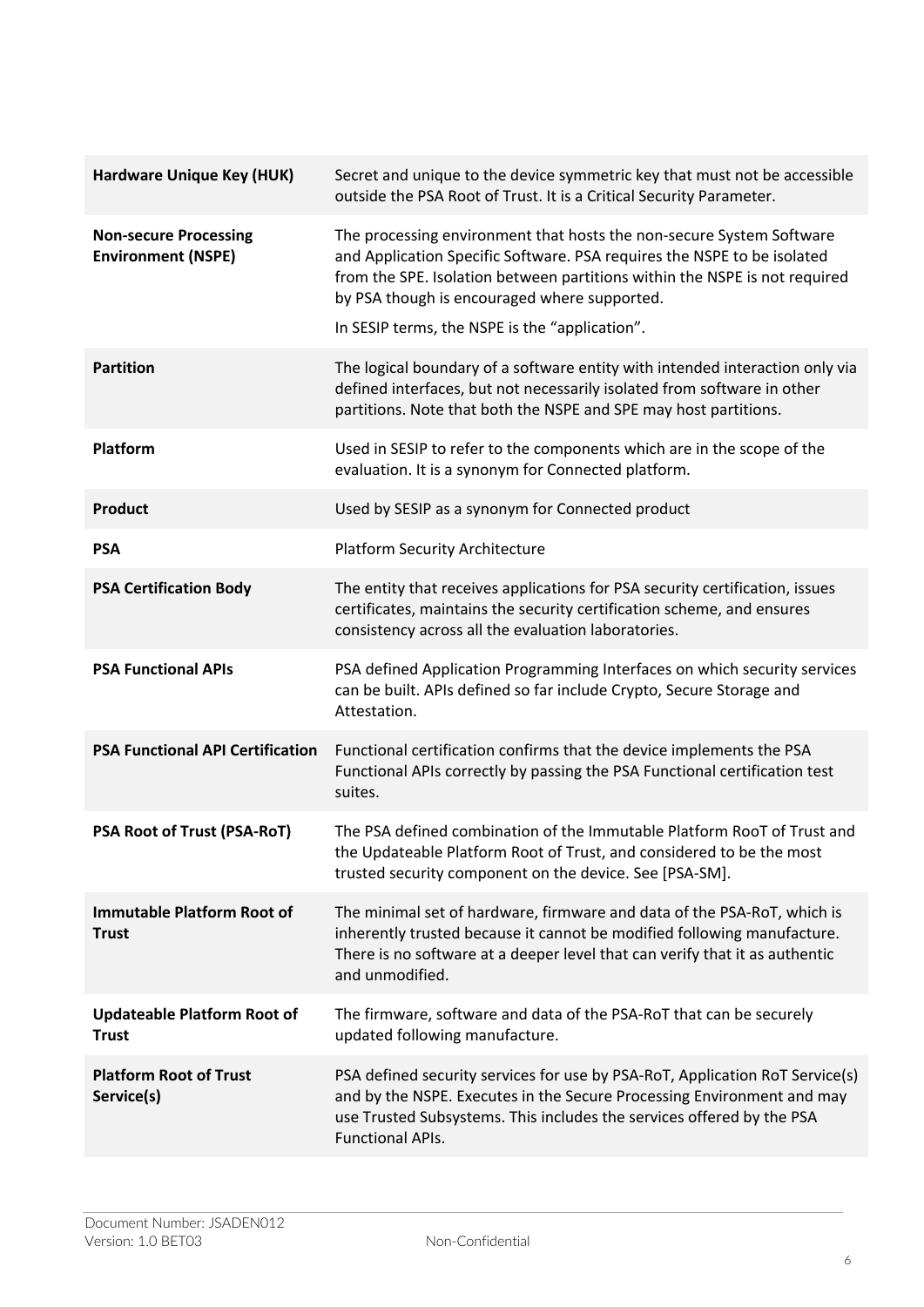| <b>SESIP Profile</b>                                                | Document providing a common set of functionality for similar products                                                                                                                                                                                                                                                                           |  |
|---------------------------------------------------------------------|-------------------------------------------------------------------------------------------------------------------------------------------------------------------------------------------------------------------------------------------------------------------------------------------------------------------------------------------------|--|
| <b>Secure Partition</b>                                             | A Partition in the Secure Processing Environment.                                                                                                                                                                                                                                                                                               |  |
| <b>Secure Processing Environment</b><br><b>Partition Management</b> | Management of the execution of software in Secure Partitions. Typical<br>implementations will provide scheduling and inter partition communication<br>mechanisms. Implementations may also enforce isolation between the<br>managed Secure Partitions.                                                                                          |  |
| <b>Secure Processing Environment</b><br>(SPE)                       | The processing environment that hosts the PSA-RoT, and any Application<br>RoT Service(s).<br>In SESIP terms, the SPE is the "platform".                                                                                                                                                                                                         |  |
| <b>Secure Boot</b>                                                  | The process of verifying and validating the integrity and authenticity of<br>updateable firmware and software components as a pre-requisite to their<br>execution. This must apply to all the firmware and software in the SPE. It<br>should also apply to the first NSPE image loaded, which may extend the<br>NSPE secure boot chain further. |  |
| <b>Security Target (ST)</b>                                         | Document providing an implementation-dependant statement of security<br>of a specific identified platform.                                                                                                                                                                                                                                      |  |
| <b>System Software</b>                                              | NSPE software that may comprise an Operating System or some run-time<br>executive, together with any middleware, standard stacks and libraries,<br>chip specific device drivers, etc., but not the application specific software.                                                                                                               |  |
| <b>TOE</b>                                                          | <b>Target of Evaluation</b>                                                                                                                                                                                                                                                                                                                     |  |
| <b>Trusted subsystem</b>                                            | A security subsystem that the PSA-RoT relies on for protection of its assets,<br>or that implement some of its services.                                                                                                                                                                                                                        |  |

## 1.5 PSA Certified Level 2

PSA defines a common hardware and software security platform, providing a generic security foundation and allowing secure products and features to be developed on top of this platform.

The PSA Certified scheme involves the evaluation by a laboratory of a device against a set of security requirements and, in case of a successful evaluation, the certification by the PSA Certified certification body of this TOE. The evaluation laboratory examines measures and processes to ensure that a functional TOE is not vulnerable to the identified threats to the levels defined in this document.

The PSA programme recognises that there will be different security requirements and different cost/security trade-offs for different applications and eco-systems. This is reflected in specifications by introducing a range of assurance levels.

Two evaluation paths are currently possible for a PSA Certified Level 2 product, either through the PSA Certified Level 2 Protection Profile [PSA-PP-L2] and associated evaluation methodology [PSA-EM-L2], or through a SESIP evaluation using this SESIP Profile defined in this document, which defines the scope and security requirements for the evaluation of a TOE implementing the PSA architecture.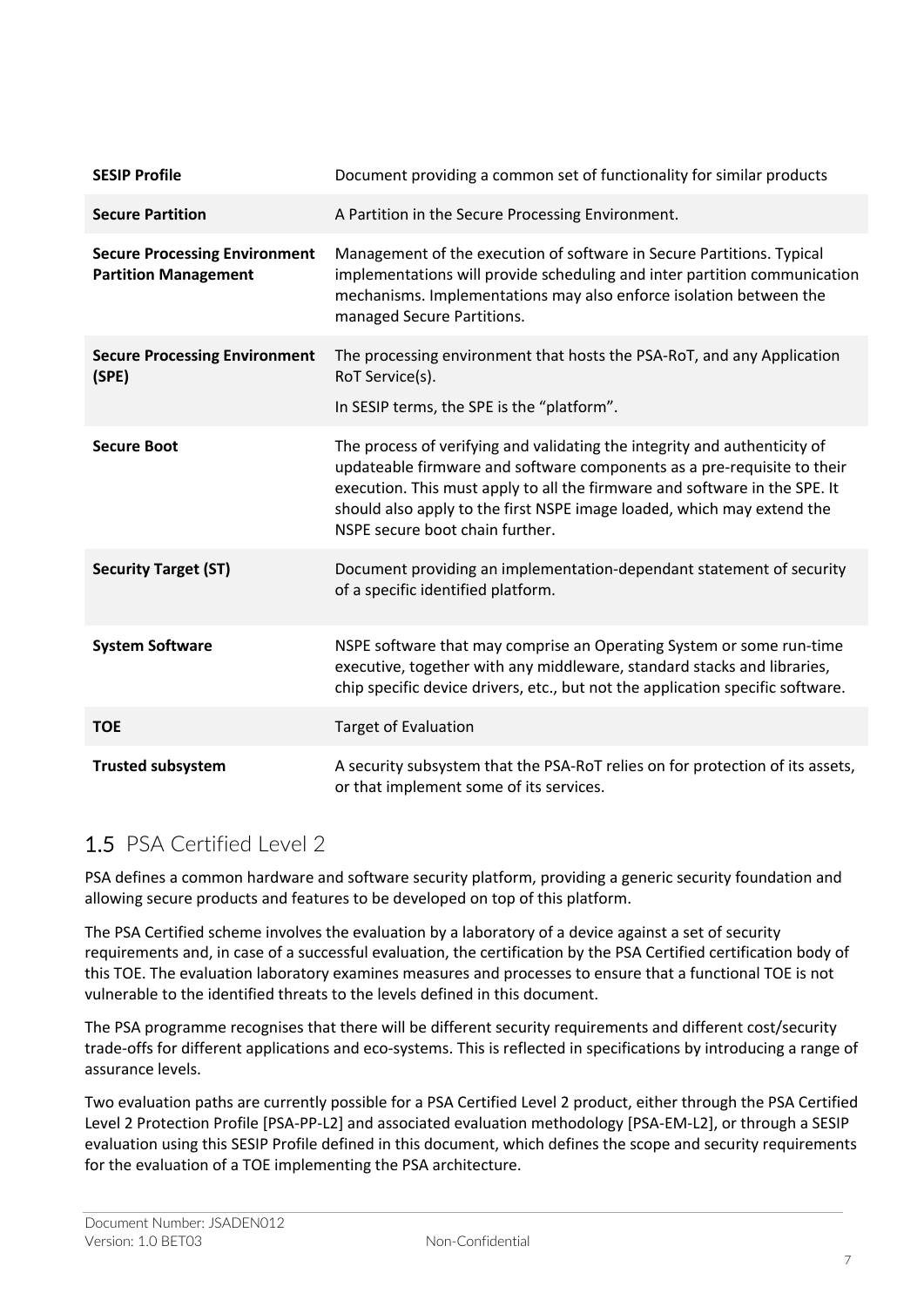### 1.5.1 PSA Certified Level 2 Ready Evaluation

The PSA Certified scheme allows for pre-certification evaluation of FPGA or development-based systems, which provide reference designs for ASIC or custom chip, but which may not be able to meet all security functions of this profile. In this case, only the claimed security functions are tested by the Evaluation Laboratory who issues the Evaluation Technical Report. No PSA Certified Level 2 certificate is generated for a Level 2 Ready evaluation, but the Developer can obtain the rights to use a specific "PSA Certified Level 2 Ready" logo and showcase its solution on **www.psacertified.org**.

Such a logo could be used to demonstrate, for example, the benefit of software security assurance offered from an evaluated FPGA based system for development of secure AROTs, RTOS or device while maximizing chances of passing PSA Certified Level 2 certification for future ASIC or custom chips based on the FPGA reference design.

### 1.5.2 PSA Certified Level 2+SE

The PSA Certified scheme also considers a PSA Certified Level 2 certification where the product architecture, as illustrated in Figure 1, includes a trusted subsystem, typically a Secure Element, that is certified for the considered security functions for protection against hardware attacks and at least at AVA\_VAN.3 (with Common Criteria, PSA Certified Level 3 RoT component [PSA-Comp] or SESIP3).

The Developer can obtain the rights to use a specific "PSA Certified Level 2+SE" logo and showcase its solution on **www.psacertified.org**. Such a logo could be used to demonstrate, for example, the benefit of protection against hardware attacks for the most sensitive assets of the product.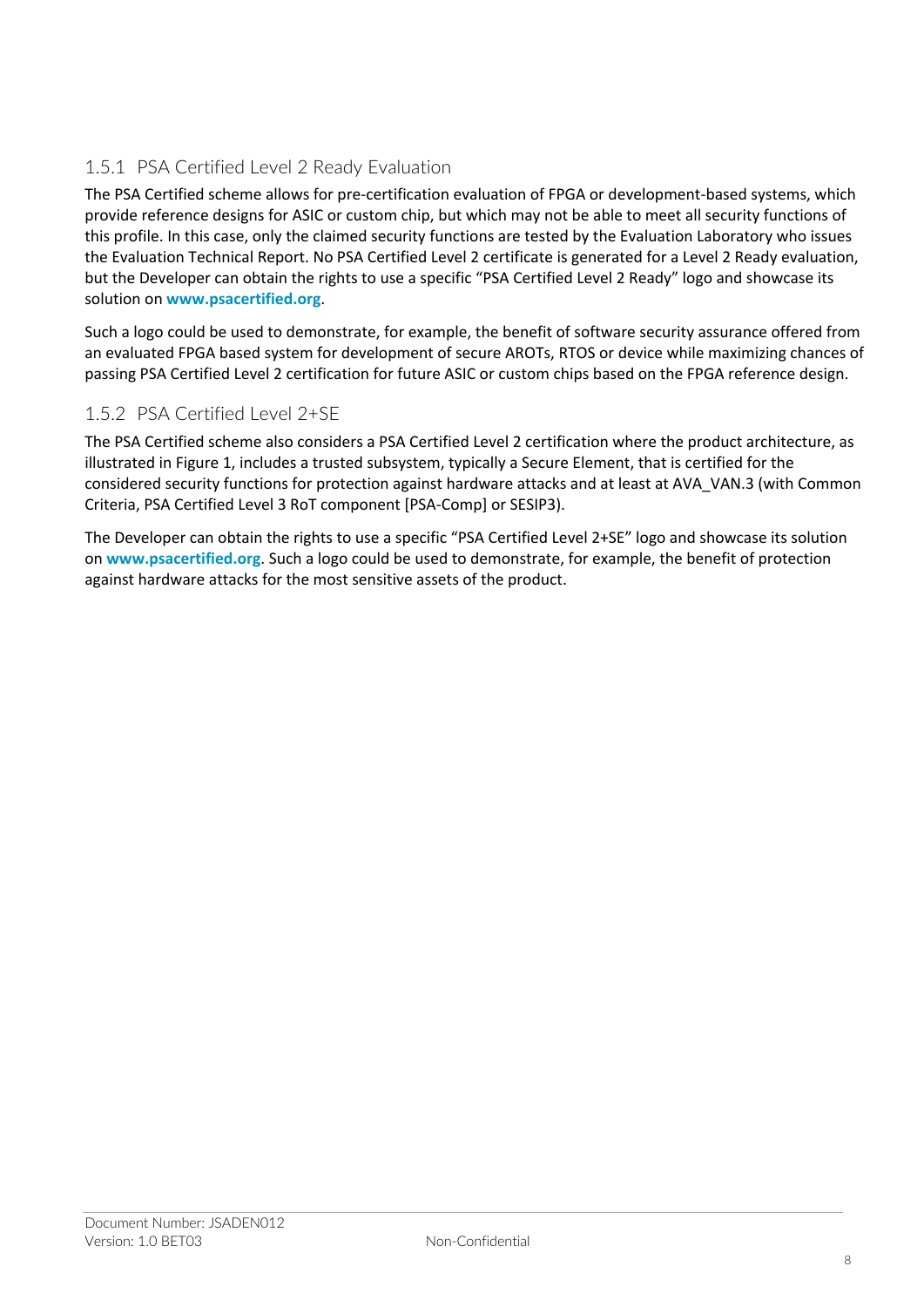# **2 Introduction**

This SESIP profile proposes a mapping between the security functionality defined in the PSA L2 Protection Profile [PSA-PP-L2] and the SFRs (Security Functional Requirements) listed in the SESIP catalogue [SESIP]. This profile also includes some optional SFRs aiming to cover most of the platform use cases.

The effort for performing the AVA\_VAN.2 activities of a standard implementation of a PSA-RoT is **25 man-days**. It is assumed for this workload that:

- the source code for the components in scope of the platform (see Sections 2.4.2 and 2.4.3, hardware design is not required). This shall include drivers for Trusted Subsystems if used;
- no additional SFRs are added in the Protection Profile:
- evaluation activities cannot be reused;
- the SFRs "Cryptographic Operation" and "Cryptographic Key Generation" include one cryptographic algorithm.

#### Reading guide:

In the document there is guidance information aiming to facilitate reader understanding. This information can be easily identified as it is included in tables with a grey background:

- REQ: guidance that must be considered and followed for the Security Target writing.
- INFO: clarification to be considered.

| Reference                    | Value                                   |
|------------------------------|-----------------------------------------|
| PP Name                      | SESIP Profile for PSA Certified Level 2 |
| <b>PP Version</b>            | V1.0BET03                               |
| Assurance Claim              | SESIP Assurance Level 2 (SESIP 2)       |
| Optional and additional SFRs | $<$ TBD $>$                             |

## 2.1 SESIP Profile Reference

**Table 1: SESIP Profile Reference**

## 2.2 Platform Reference

The platform is uniquely identified by its chip (hardware) reference and its PSA defined Root of Trust (software) reference as described below. The developer declares that only the evaluated and successfully certified products identify in this way.

| Reference                 | Value                    |
|---------------------------|--------------------------|
| <b>TOE Name</b>           | $<$ TBD $>$              |
| <b>TOE Version</b>        | $<$ TBD $>$              |
| <b>TOE Identification</b> | Chip name and version    |
|                           | PSA-RoT name and version |
| TOE type                  | $<$ TBD $>$              |

**Table 2: Platform Reference**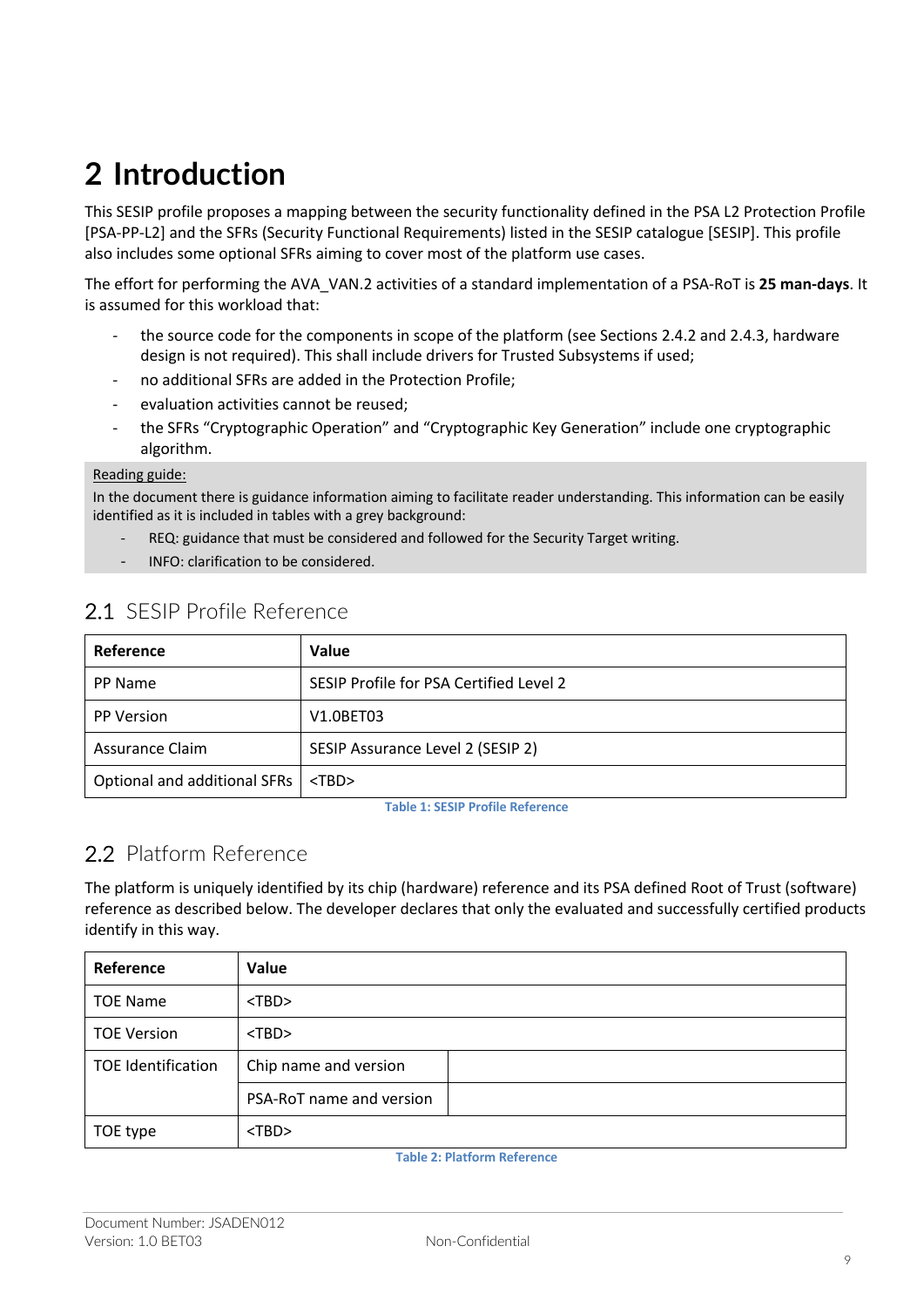## 2.3 Included Guidance Documents

#### The following documents are included with the platform:

| Reference                                                      | <b>Name</b> |           |
|----------------------------------------------------------------|-------------|-----------|
| $<$ [Ref1]><br><full document="" of="" the="" title=""></full> |             | $<$ Vx.y> |
|                                                                |             |           |

#### **Table 3: Guidance Documents**

*REQ* The guidance must list in particular all the documents that will be provided to the evaluator for the documentation review, covering AGD\_OPE.1 and AGD\_PRE.1. This documentation is expected to be available to the customers without restrictions.

## 2.4 Platform Functional Overview and Description

#### 2.4.1 TOE Type

*<The developer must choose an appropriate TOE type.>* Some examples are:

- Processor with internal hardware isolation, such as Arm TrustZone technology, and secure memory.
- Processor with multiple cores where one is dedicated to security.
- Processor with external trusted subsystem, such as a Secure Element.
- Use of a separate security processor with secure memory.
- *INFO* As stated before, these are examples of different TOE types. The developer must fill this section based on the evaluated product.
- *REQ* When a trusted subsystem is relied upon for operation of the PSA Root of Trust, such as an on-chip security subsystem or off-chip Secure Element, the developer must provide references for the trusted subsystem, such as chip name, part number and version. The developer must describe usage of the trusted subsystem, such as, cryptographic provider for the Platform Root-of-Trust and Application Rootof-Trust.

The developer may reference any existing security certification of the Trusted Subsystem, such as Common Criteria, FIPS-140, SESIP, or PSA Certified RoT Component. If any existing security certification is not sufficient to cover the trusted subsystem security functions relied upon to establish the PSA Root of Trust, the developer can pre-certify these security functions by either:

- a PSA Certified Level 2 security certification for RoT components [PSA-Comp]
- a PSA Certified Level 3 security certification for RoT components if the product applies for PSA Certified Level 2+SE certification.

Otherwise, these security functions will be evaluated within the scope of the PSA Certified Level 2 security evaluation.

Secure memory may be integral to the die, on a separate die within the same package or on an external package cryptographically bound to the main chip.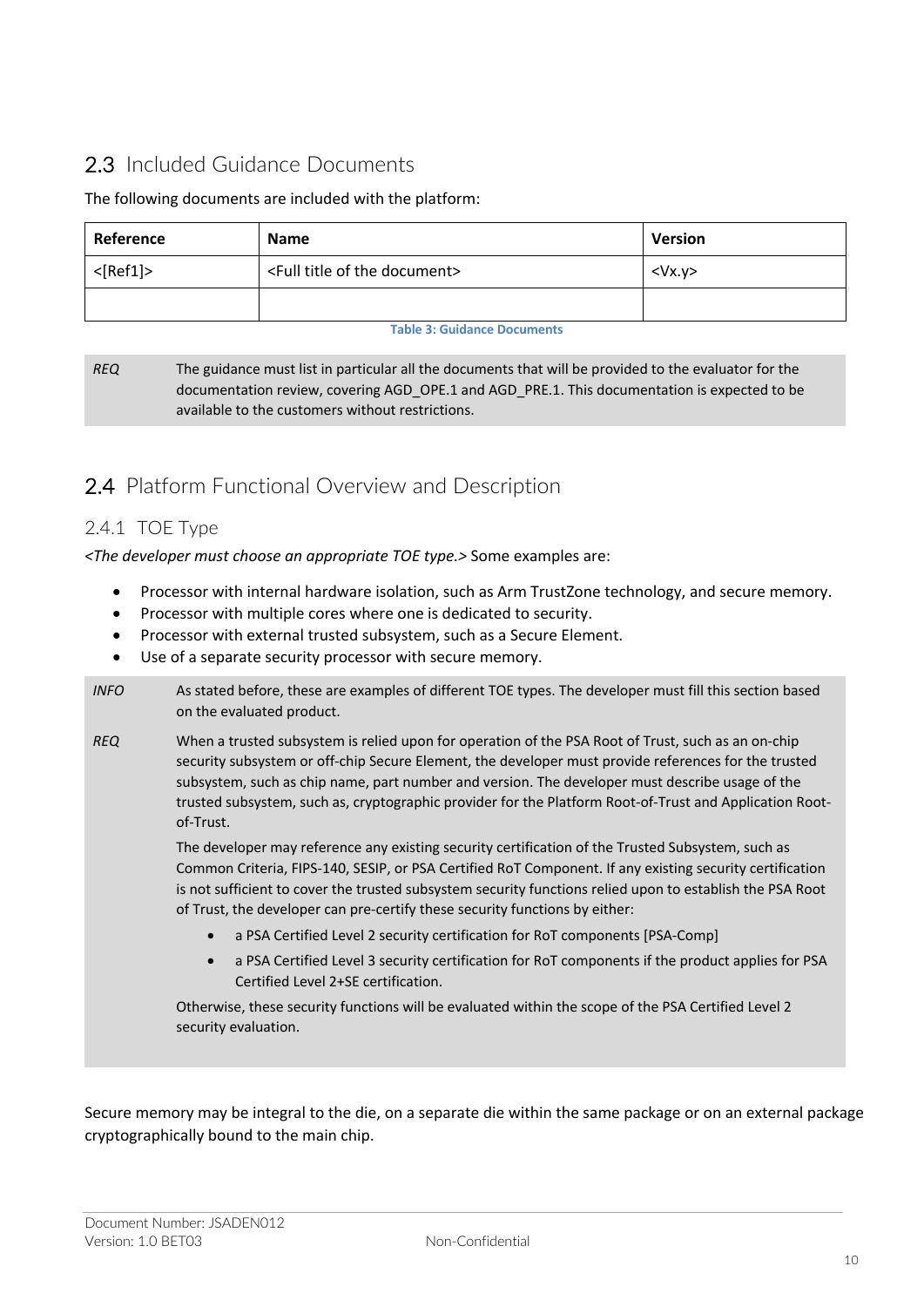### 2.4.2 Physical Scope

The hardware is a *<System-on-Chip or a System-in-Package or a discrete solution all with board level integration>.*

The hardware is in the scope of the security evaluation as it provides security features, such as immutable storage or protection of JTAG, which are essential for ensuring the security of the implementation.

*<write specific scope details, which may be a silicon chip, a PCB, …>*

#### 2.4.3 Logical Scope

The scope for a SESIP Security evaluation, or Target of Evaluation (TOE), according to this profile is the combination of the trusted hardware and firmware components implementing a PSA-RoT with the Security Functional Requirements stated in this document.

The Chip security evaluation scope includes the following Secure Processing Environment PSA-RoT elements, as described in [PSA-SM]:

- Immutable Platform Root of Trust, for example, the Boot ROM, any root parameters, the NSPE/SPE isolation hardware, and any hardware based security lifecycle management and enforcement.
- Updateable Platform Root of Trust, for example, a main bootloader, the code that implements the SPE Partition Management function, the code that implements the PSA defined services such as attestation, secure storage, and cryptography.
- Any Trusted subsystems that the host processor relies on for protection of its assets, or that implement some of its services.

The TOE scope hardware may be a System-on-Chip or a System-in-Package, possibly supported by board level trusted subsystem components, for example, a Secure Element or Subscriber Identification Module.



#### **Figure 1: Scope of PSA Certified Level 2**

#### *<complete this section with the logical scope of the evaluated product>*

#### 2.4.4 Usage and Major Security Features

This Profile considers the following features for the purpose of PSA Level 2 security evaluation: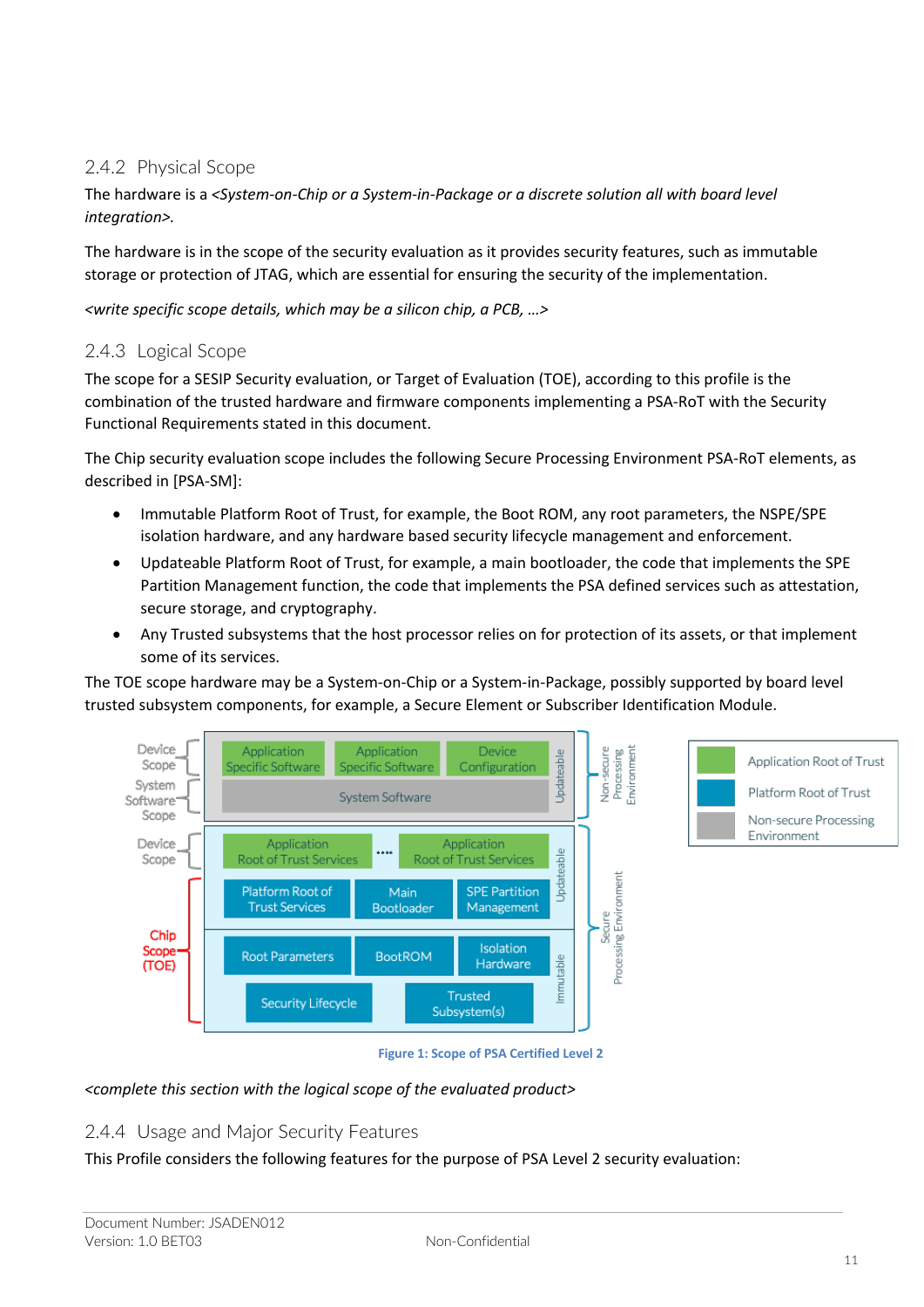- A Secure Processing Environment (SPE) isolated by hardware mechanisms to protect critical services and related assets from the Non-Secure Processing Environment.
- A Secure Boot process to verify integrity and authenticity of executable code in a chain of trust starting from the Boot ROM. Related certificates are protected in integrity by hardware mechanisms.
- Support for Secure Storage, to protect in integrity and confidentiality sensitive assets for the SPE and related applications. These assets include at least the Hardware Unique Key (HUK), the PSA-RoT Public Key (ROTPK), the Initial Attestation Key (IAK), and the unique instance ID.
- A Security Lifecycle for the SPE, to protect the lifecycle state for the device and enforce the transition rules between states.
- Cryptographic functions services for SPE and SPE applications.
- Support for an attestation method, for example Entity Attestation Token (according to IETF specification).

*<complete this section with the additional information from the evaluated product>*

#### 2.4.5 Required Hardware/Software/Firmware

*<clarify if the TOE is supplied with existing apps, Application Root of Trust Services or other components>*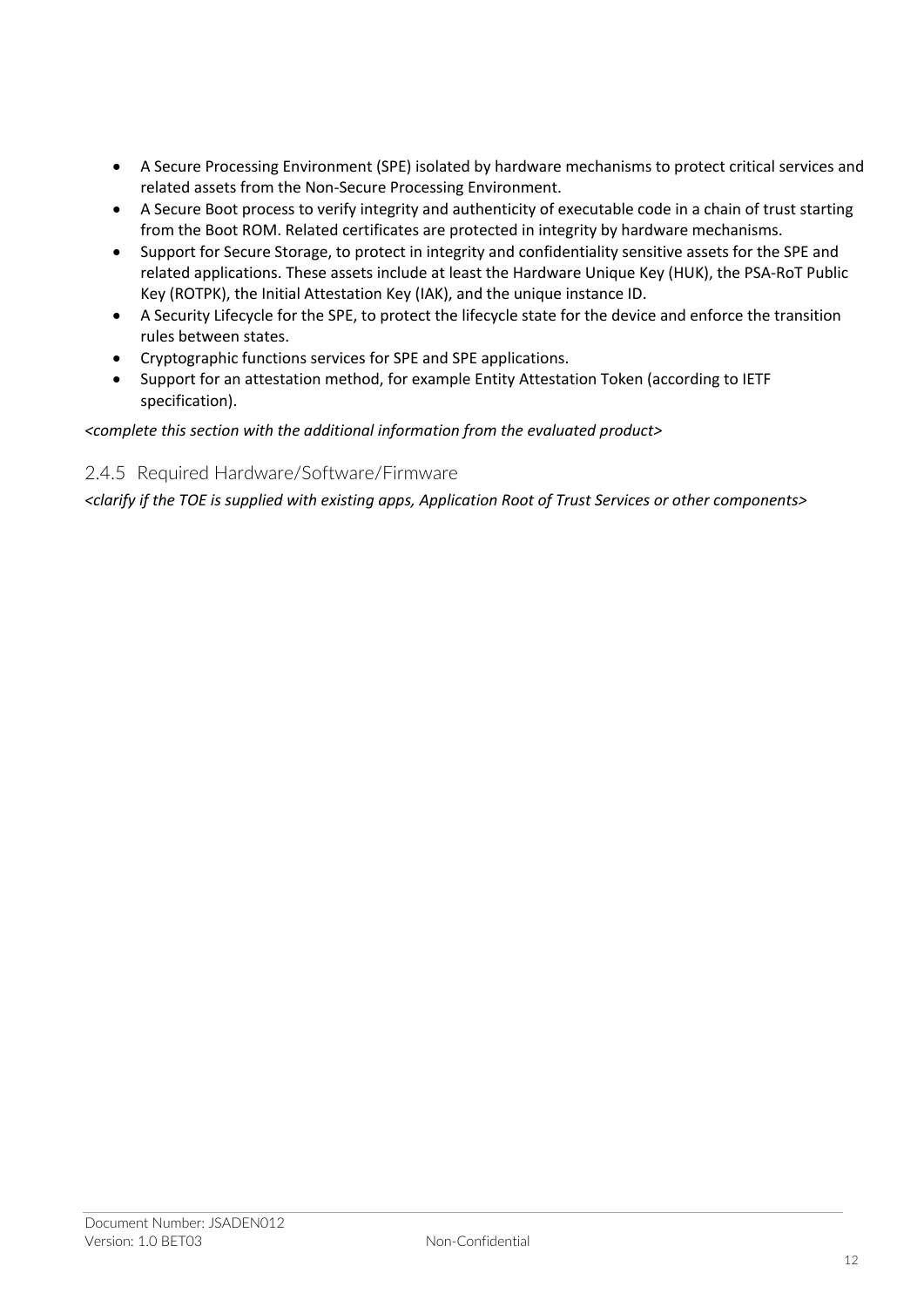## **3 Security Objectives for the operational environment**

For the platform to fulfil its security requirements, the operational environment (technical or procedural) must fulfil the following objectives.

| ID                    | <b>Description</b>                                                                                                                            | Reference             |
|-----------------------|-----------------------------------------------------------------------------------------------------------------------------------------------|-----------------------|
| <b>KEY MANAGEMENT</b> | Cryptographic keys and certificates outside of the TOE are<br>subject to secure key management procedures.                                    | $<$ [Ref1]> Section X |
| TRUSTED_USERS         | Actors in charge of TOE management, for instance for<br>signature of firmware update, are trusted.                                            | $<$ [Ref1]> Section X |
| UNIQUE ID             | The integrity and uniqueness of the unique identification<br>of the TOE must be provided by the TOE user during the<br>personalization stage. | $<$ [Ref1]> Section X |
| $<$ TBD>              | $<$ TBD>                                                                                                                                      | $<$ TBD>              |

**Table 4: Security Objectives for the Operational Environment**

*INFO* Additional Objectives for the Environment may be added.

*REQ* The guidance must list in particular all the documents that will be provided to the evaluator for the documentation review, covering AGD\_OPE.1 and AGD\_PRE.1. This documentation must be available to the customers.

*REQ* The integrity and uniqueness of the unique identification of the TOE should be supported by the development, production and test environment.

Otherwise, if the integrity and uniqueness of the unique identification is responsibility of the TOE user, then the objective for the environment UNIQUE\_ID must be defined.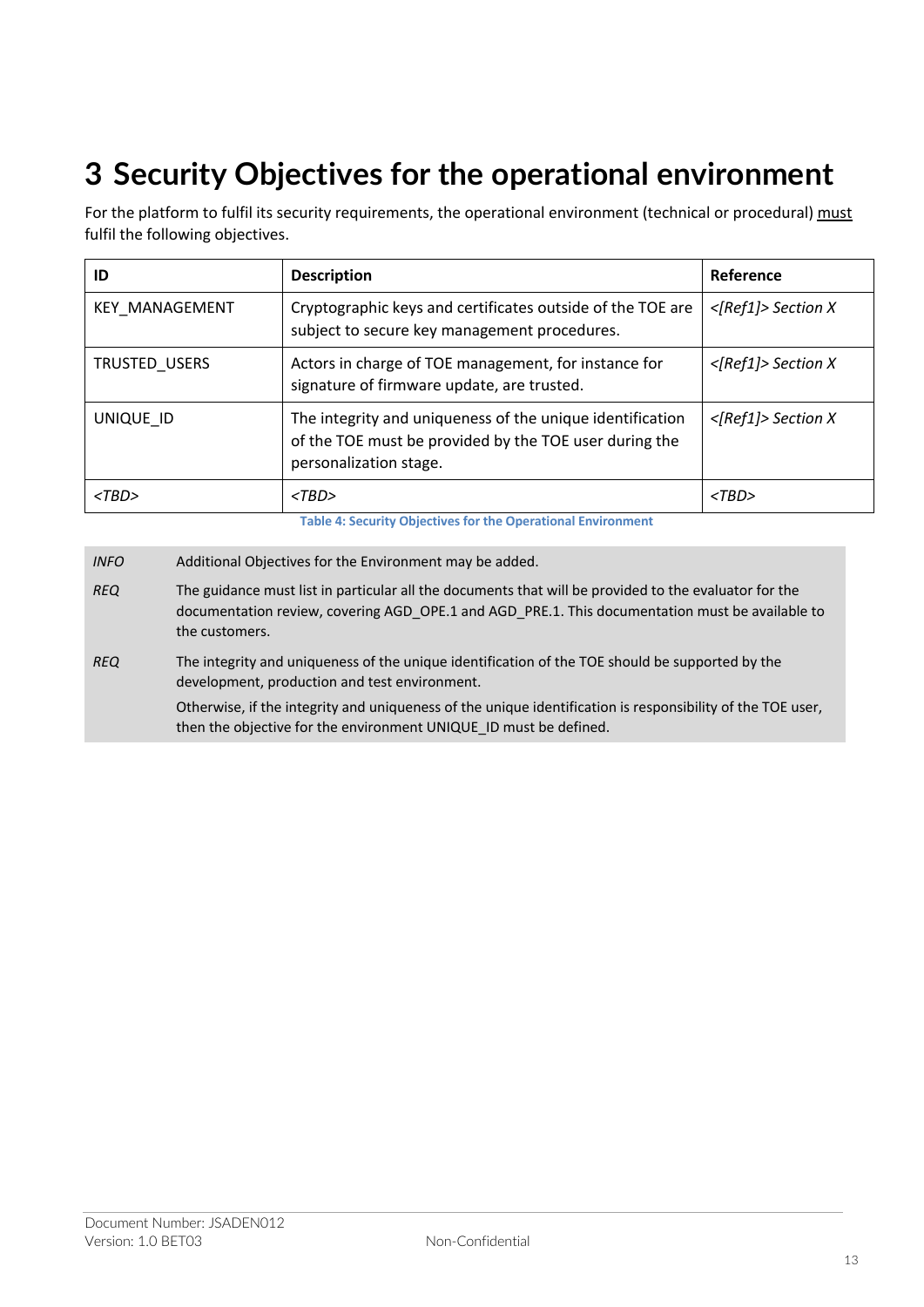## **4 Security Requirements and Implementation**

### 4.1 Security Assurance Requirements

The claimed assurance requirements package is **SESIP2** as described in Section 5.1.

#### 4.1.1 Flaw Reporting Procedure (ALC\_FLR.2)

In accordance with the requirement for a flaw reporting procedure (ALC\_FLR.2), including a process to report flaw and generate any needed update and distribute it, the developer has defined the following procedure:

*<Describe the procedure, including where flaws can be reported (website and/or email address), how the reported flaws are handled in a timely manner, and how an application developer/end-user is informed of the update.>*

### 4.2 Base PP Security Functional Requirements

As a base, the platform fulfils the following security functional requirements:

implementation is assessed also needs to be included.

*REQ* The "Verification of Platform Identity" and the "Secure Update of Platform" requirements are explicitly listed here, because they are mandatory in all SESIP Security Targets. Additional SFRs are then added to suit the vendor's objectives. For every SFR, a description of the implementation proposed in the TOE and of the way this

#### 4.2.1 Verification of Platform Identity

The platform provides a unique identification of the platform, including all its parts and their versions.

*INFO* This requirement is mandatory according to [SESIP].

#### 4.2.2 Verification of Platform Instance Identity

The platform provides a unique identification of that specific instantiation of the platform, including all its parts and their versions.

#### 4.2.3 Attestation of Platform Genuineness

The platform provides an attestation of the "Verification of Platform Identity" and "Verification of Platform Instance Identity", in a way that cannot be cloned or changed without detection.

*REQ* When a trusted subsystem is used for this function, the Chip Vendor must describe how attestation is performed and which information is exchanged with the trusted subsystem.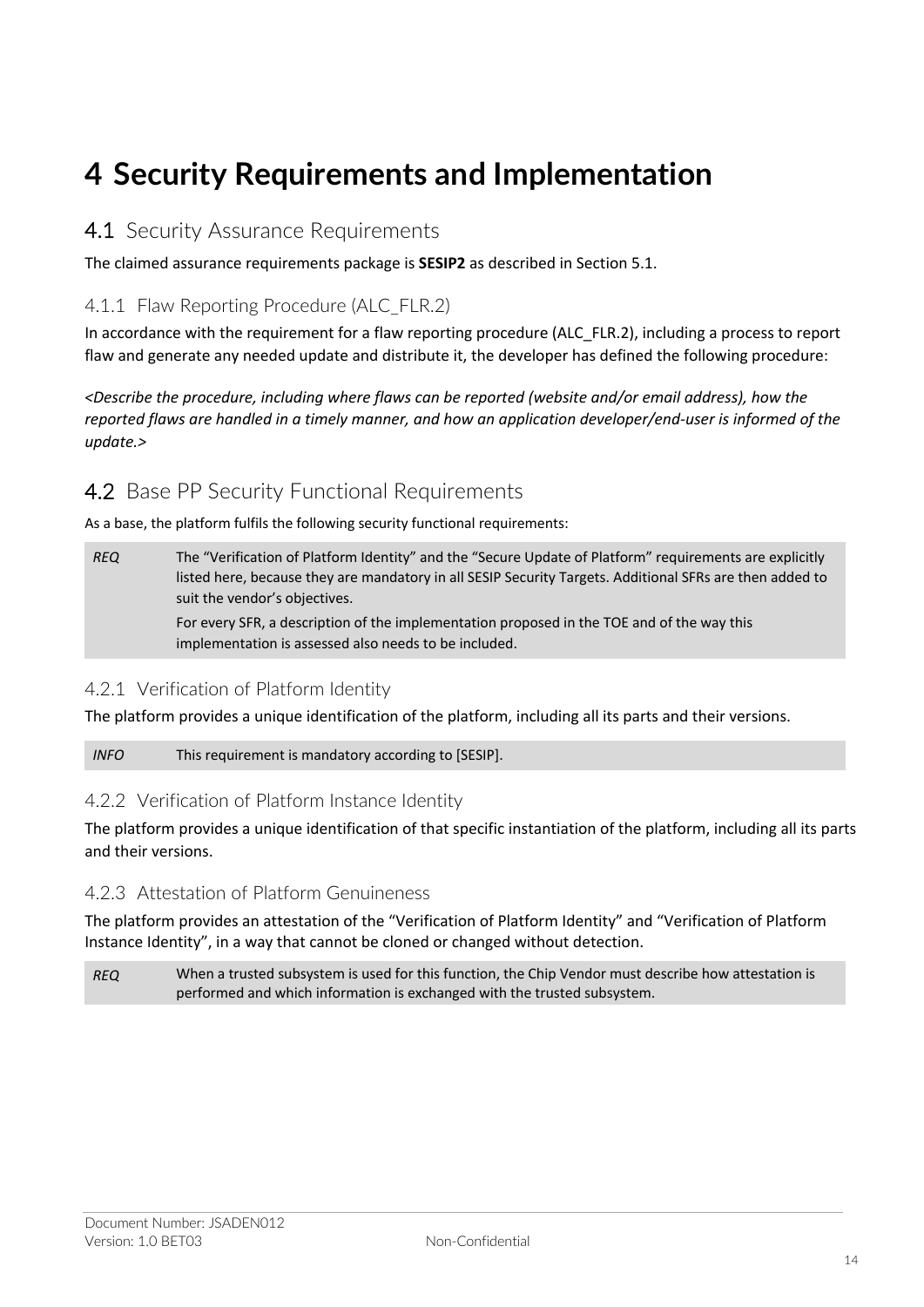#### 4.2.4 Secure Initialization of Platform

The platform ensures its authenticity and integrity during the platform initialization. If the platform authenticity or integrity cannot be ensured, the platform will go to **a state where no other operation except optionally Secure Update of Platform can be performed**.

| <b>INFO</b> | Secure initialization must include:<br>Updateable Root of Trust<br>Application Root of Trust (if any)<br>$\overline{\phantom{a}}$                                                                                                                                                                                                                                                                                                                                                                                                        |
|-------------|------------------------------------------------------------------------------------------------------------------------------------------------------------------------------------------------------------------------------------------------------------------------------------------------------------------------------------------------------------------------------------------------------------------------------------------------------------------------------------------------------------------------------------------|
|             | NSPE code (application and OS)                                                                                                                                                                                                                                                                                                                                                                                                                                                                                                           |
| <b>REQ</b>  | If the initialization fails, restarts or at most recovery using the update mechanism may be performed. All<br>other functionality must not be available. The application may be used to facilitate this update, but must<br>not provide any other functionality until the authenticity and integrity of the platform is reestablished.<br>Any guidance for the application on this must be explicitly mentioned as a Security Objectives for the<br>operational environment, with explicit reference to where this guidance is provided. |

#### 4.2.5 Attestation of Platform State

The platform provides an attestation of the state of the platform, such that it can be determined that the platform is in a known state.

#### 4.2.6 Secure Update of Platform

The platform can be updated to a newer version in the field such that the integrity, authenticity and confidentiality of the platform is maintained.

| <b>INFO</b> | PSA-RoT consists of an Immutable Platform RoT and an Updateable Platform RoT.<br>This SFR is only applicable to the updatable parts.                                                                          |
|-------------|---------------------------------------------------------------------------------------------------------------------------------------------------------------------------------------------------------------|
| <b>REQ</b>  | The user guidance shall describe the secure anti-rollback policies that are enforced by the PSA-ROT. A<br>device must only install software updates of newer versions than the current version on the device. |

#### 4.2.7 Software Attacker Resistance: Isolation of Platform (between SPE and NSPE)

The platform provides isolation between the application and itself, such that an attacker able to run code as an application on the platform cannot compromise the other functional requirements.

*INFO* This requirement must be interpreted as an isolation between SPE and NSPE.

#### 4.2.8 Software Attacker Resistance: Isolation of Platform (between PSA-RoT and Application Root of Trust Services)

The platform provides isolation between the application and itself, such that an attacker able to run code as an application on the platform cannot compromise the other functional requirements.

*INFO* This requirement must be interpreted as an isolation between the PSA Root of Trust and the Application Root of Trust Services.

#### 4.2.9 Cryptographic Operation

The platform provides the application with **Operations in Table 5** functionality with **algorithms in Table 5** as specified in **specifications in Table 5** for key lengths **described in Table 5** and modes **described in Table 5**.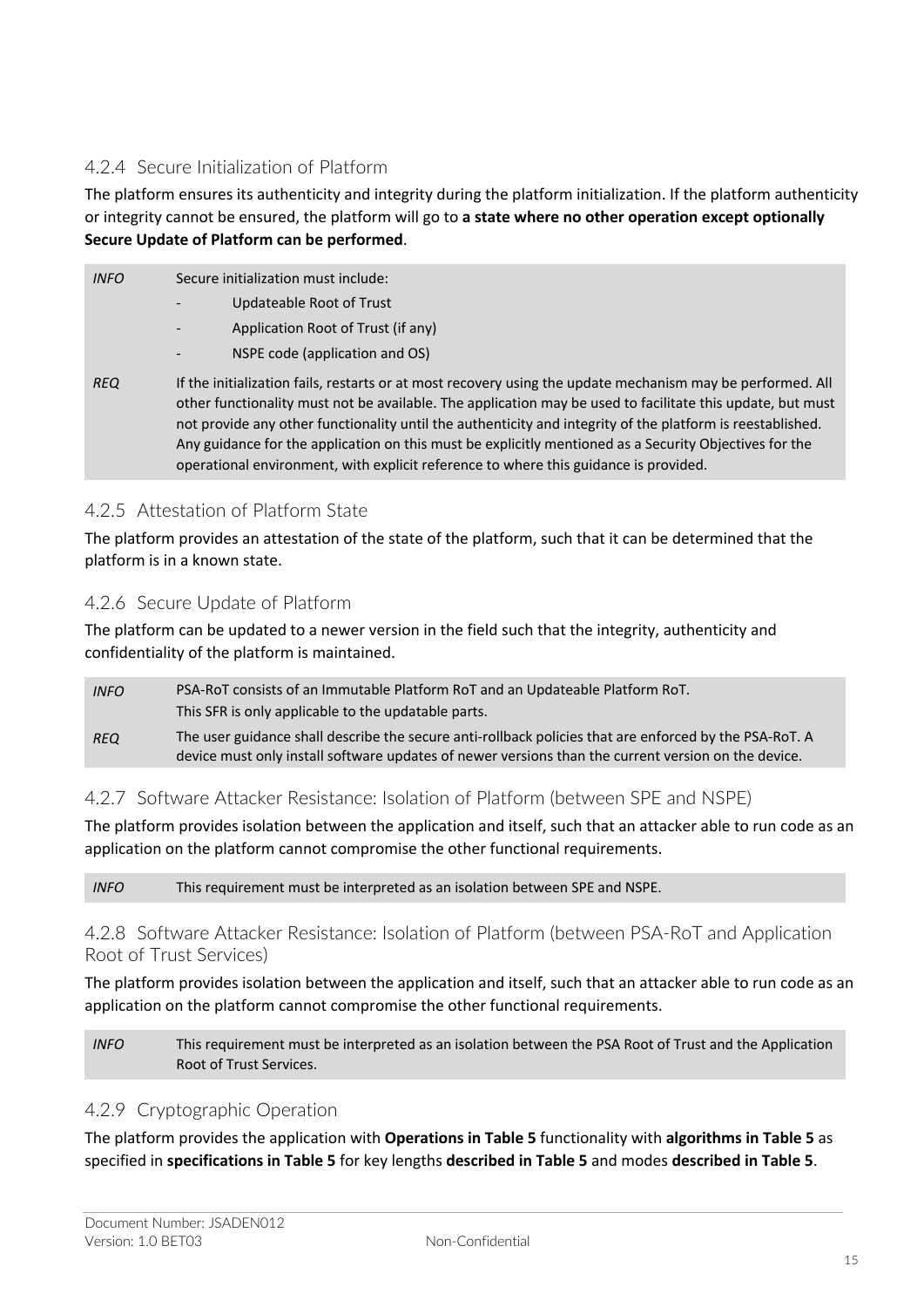| <b>Algorithm</b> |             | <b>Operations   Specification   Key lengths</b> |          | <b>Modes</b> |
|------------------|-------------|-------------------------------------------------|----------|--------------|
| $<$ TBD>         | $<$ TBD $>$ | $<$ TBD>                                        | $<$ TBD> | $<$ TBD>     |
| $<$ TBD>         | $<$ TBD $>$ | $<$ TBD>                                        | $<$ TBD> | $<$ TBD>     |
| $<$ TBD>         | $<$ TBD>    | $<$ TBD>                                        | $<$ TBD> | $<$ TBD>     |

| <b>REQ</b> | This SFR addresses the algorithms available to the NSPE. As this SFR is mandatory, at least one |
|------------|-------------------------------------------------------------------------------------------------|
|            | cryptographic algorithm must be included in the scope.                                          |

*REQ* The platform implements some internal functionality that performs cryptographic operations: secure storage, attestation and boot decryption. The cryptography used by these functionality must be also described in this SFR.

- *REQ* PSA requires equivalence of at least 128-bit security level.
- *REQ* When a trusted subsystem is used for some or all of this function, the Chip Vendor must describe which set of cryptographic operations is performed by the trusted subsystem.

#### 4.2.10 Cryptographic Random Number Generation

The platform provides the application with a way based on *<list of entropy sources>* to generate random numbers to as specified in *<specification>*.

*INFO* This SFR addresses the RNG functionality available to the NSPE. *REQ* When a trusted subsystem is used for some or all of this function, the Chip Vendor must describe which part of the random number generation is performed by the trusted subsystem.

#### 4.2.11 Cryptographic Key Generation

The platform provides the application with a way to generate cryptographic keys for use in **cryptographic operations in** Table 6 as specified in **specifications in** Table 6 for key lengths **described in** Table 6.

| ID       | Algorithm   | Specification | <b>Key lengths</b> |
|----------|-------------|---------------|--------------------|
| $<$ TBD> | $<$ TBD $>$ | $<$ TBD $>$   | $<$ TBD $>$        |
| $<$ TBD> | $<$ TBD $>$ | $<$ TBD $>$   | $<$ TBD>           |
| $<$ TBD> | $<$ TBD $>$ | $<$ TBD $>$   | $<$ TBD>           |

#### **Table 6: Cryptographic Key Generation**

*REQ* This SFR addresses the key generation algorithms available to the NSPE. As this SFR is mandatory, at least one key generation algorithm must be included in the scope.

*REQ* PSA requires equivalence of at least 128-bit security.

*REQ* When a trusted subsystem is used for some or all of this function, the Chip Vendor must describe which set of cryptographic operations is performed by the trusted subsystem.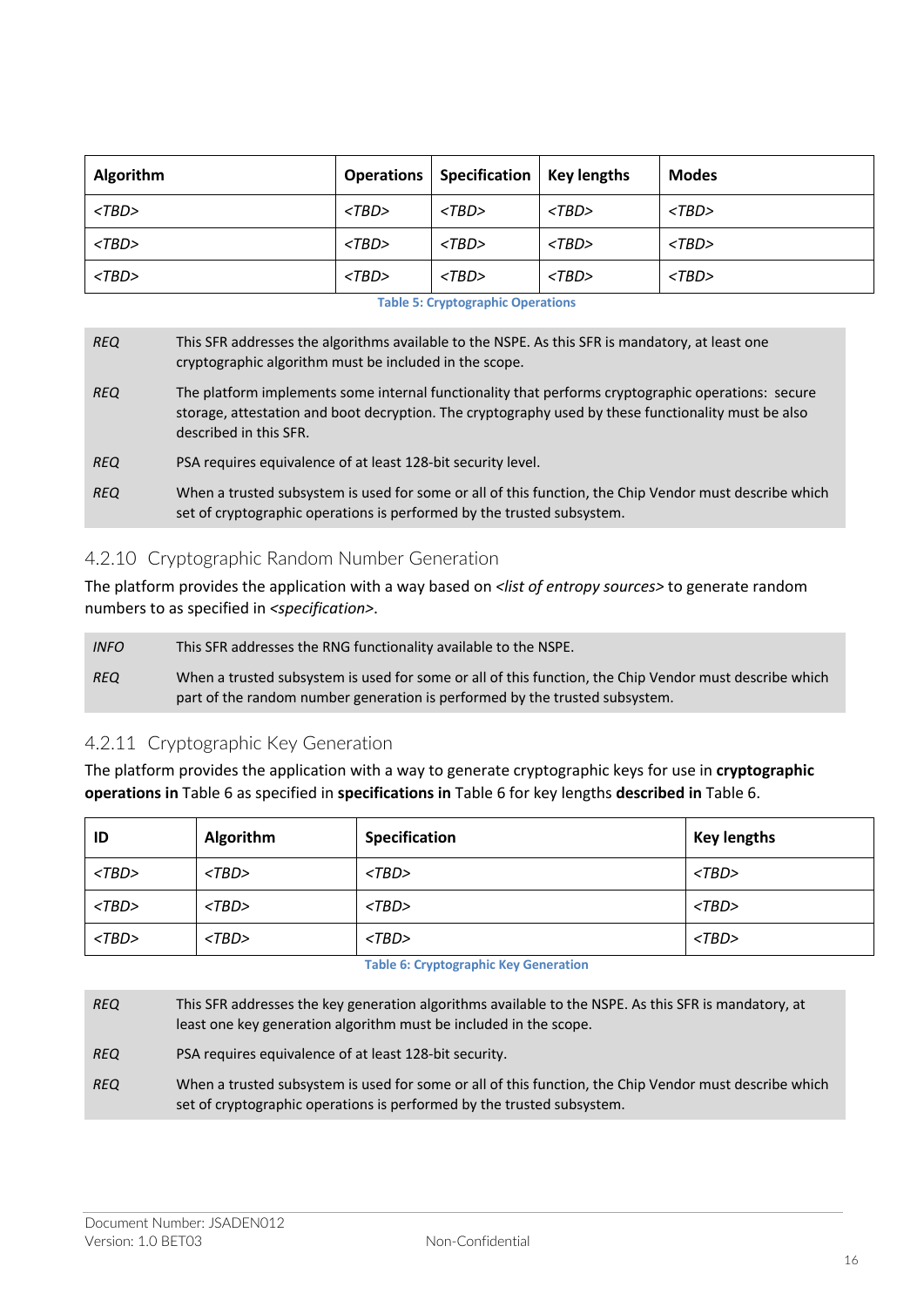### 4.2.12 Cryptographic KeyStore

The platform provides the application with a way to store *<list of assets, such as cryptographic keys and passwords>* such that not even the application can compromise the *<authenticity, integrity, confidentiality>* of this data. This data can be used for the cryptographic operations *<list of operations>*.

| <b>REQ</b> | This SFR addresses all the cryptographic key storage functionality available to the NSPE. As this SFR is<br>mandatory, at least one cryptographic algorithm must be included in the scope. |
|------------|--------------------------------------------------------------------------------------------------------------------------------------------------------------------------------------------|
| <b>REQ</b> | The cryptographic keys used internally by the platform must be also described in this SFR, including the<br>HUK, ROTPK, IAK secure storage key and boot decryption key (if supported)      |
| <b>REQ</b> | PSA requires equivalence of at least 128-bit security.                                                                                                                                     |
| <b>REQ</b> | When a trusted subsystem is used for some or all of this function, the Chip Vendor must describe which<br>cryptographic keys are stored on the trusted subsystem.                          |

## 4.3 Additional Security Functional Requirements

*<Complete this section with the additional SFRs defined in [SESIP].>*

#### 4.3.1 Secure Communication Enforcement

The platform ensures that the application can only communicate with *trusted subsystems* over the secure communication channel(s) supported by the platform using *<list of protocols and measures>*.

| <b>REQ</b>  | Trusted Subsystems used for the implementation of the PSA-RoT, which include both hardware and<br>software components, are also in the scope of evaluation. This SFR is mandatory when a Trusted<br>Subsystem is used.                                                 |
|-------------|------------------------------------------------------------------------------------------------------------------------------------------------------------------------------------------------------------------------------------------------------------------------|
|             | The developer must describe the mechanism that is used to protect in confidentiality and integrity the<br>communication between the SPE and the trusted subsystem and add the appropriate SFRs to cover the<br>Trusted Subsystem functionality.                        |
| <b>INFO</b> | Level 2+SE requires a protected link between the SE and the SPE part of the SoC's to prevent basic<br>attacks such as probing the PCB to reveal secrets. An on-chip Trusted Subsystem is likely to have secure<br>communication support if it is a private peripheral. |

## 4.4 Optional Security Functional Requirements

#### 4.4.1 Audit Log Generation and Storage

The platform generates and maintains an audit log of *<list of significant security events>* and allows access and analysis of these logs following a specific <access control policy>.

*INFO* The developer can choose whether to implement this functionality and claim the SFR or not to implement it and not claim the SFR.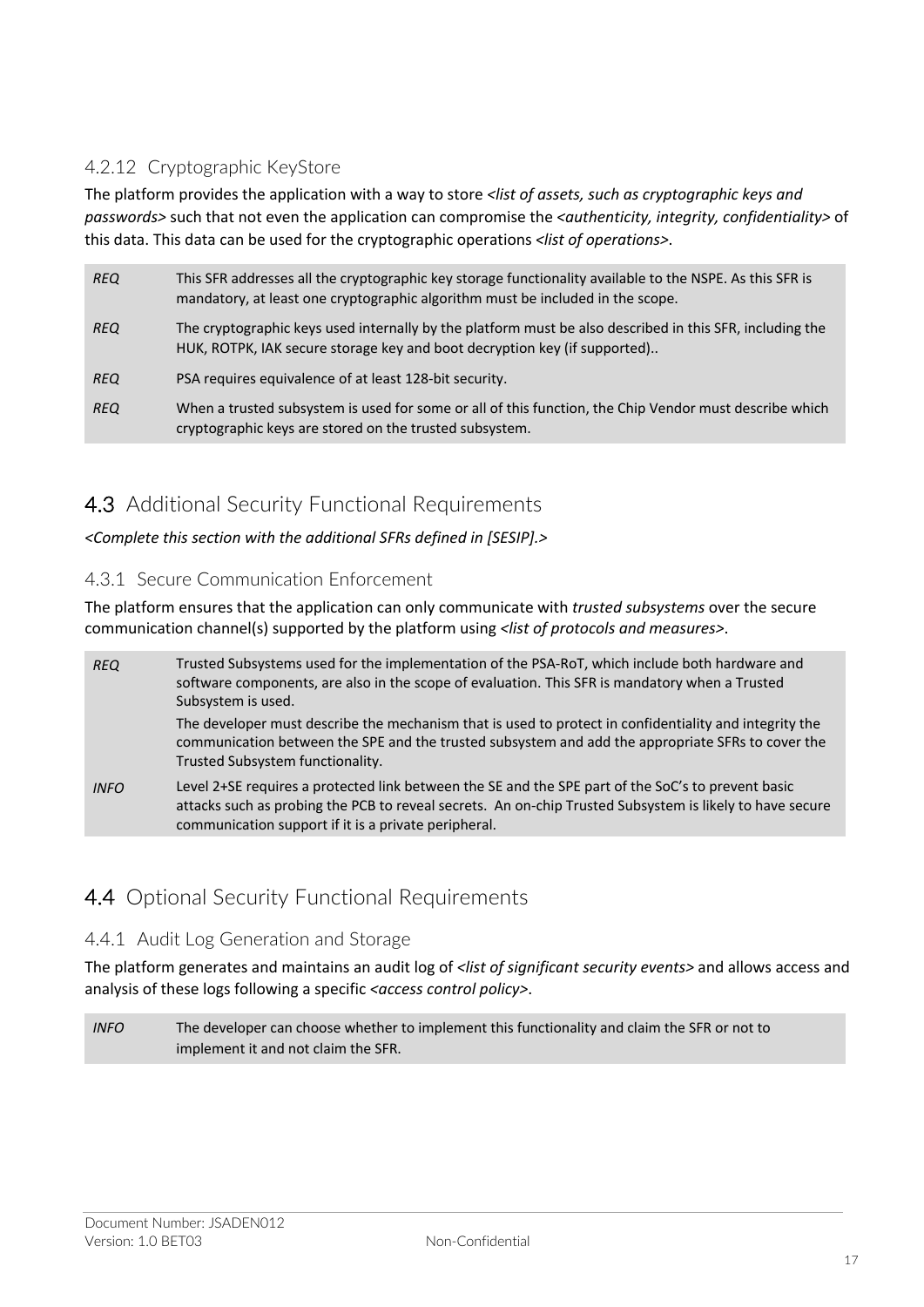#### 4.4.2 Software Attacker Resistance: Isolation of Application Parts (between each of the Application Root of Trust services)

The platform provides isolation between parts of the application, such that an attacker able to run code as one of the **Secure Partitions in the Application Root of Trust** cannot compromise the integrity and confidentiality of the other application parts.

#### *INFO* Additional isolation boundaries between each of the Application RoT services.

#### 4.4.3 Secure Debugging

The platform only provides *<list of endpoints>* authenticated as specified in *<specification>* with debug functionality.

The platform ensures that all data stored by the application, with the exception of *<list of exceptions>*, is made unavailable.

#### *<Describe the implementation in the TOE that covers this SFR>*

*REQ* If the platform implements secure debugging, this SFR must be included in the ST as it addresses the authenticated access to the PSA-RoT debug functionality. However, in case that debug features are deactivated prior to the final product is delivered to the end-user, this SFR can be removed.

#### 4.4.4 Secure Encrypted Storage (internal storage)

The platform ensures that all data stored by the application, except for *<list of data stored in plaintext>*, is encrypted as specified in *<specification>* with a platform instance unique key of key length *<key length>*.

| <b>REQ</b>  | Secure storage functionality may be covered by the following SFRs:                                                                                           |
|-------------|--------------------------------------------------------------------------------------------------------------------------------------------------------------|
|             | Secure Encrypted Storage (internal storage)<br>$\overline{\phantom{a}}$                                                                                      |
|             | Secure Storage (internal storage)<br>$\overline{\phantom{a}}$                                                                                                |
|             | Secure External Storage                                                                                                                                      |
|             | It is mandatory to define at least one SFR covering the secure storage functionality.                                                                        |
| <b>REQ</b>  | Secure encrypted storage requires confidentiality and integrity.                                                                                             |
| <b>REQ</b>  | Data stored must be bound to the unique instance of the platform.                                                                                            |
| <b>INFO</b> | This SFR covers the encrypted internal storage functionality available to the NSPE.                                                                          |
| <b>REQ</b>  | The scope is all data stored in any memory included in the scope of the evaluation.                                                                          |
|             | When a trusted subsystem is used for some or all of this function, the Chip Vendor must describe which<br>set of assets is managed by the trusted subsystem. |
|             | In case that the data is stored in a memory which is out of the scope of the evaluation, the SFR "Secure<br>External Storage" must be also claimed.          |

#### 4.4.5 Secure Storage (internal storage)

The platform ensures that all data stored by the application, except for *<list of data stored in plaintext>*, is protected to ensure its authenticity and integrity as specified in *<specification>* with a platform instance unique key of key length *<key length>*.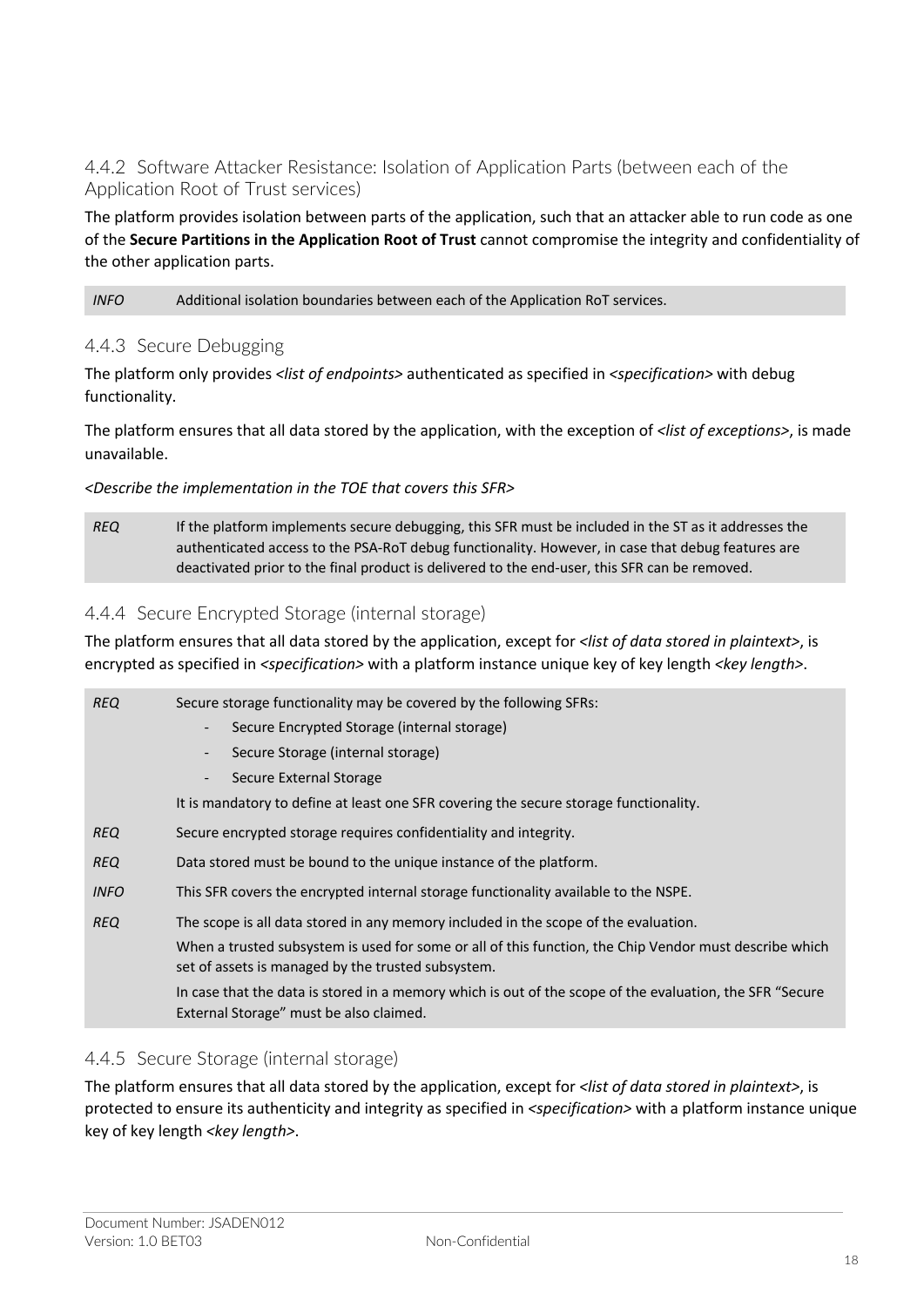| <b>REQ</b>  | Secure storage functionality may be covered by the following SFRs:<br>Secure Encrypted Storage (internal storage)<br>$\overline{\phantom{a}}$<br>Secure Storage (internal storage)<br>$\overline{\phantom{a}}$<br>Secure External Storage<br>$\overline{\phantom{a}}$<br>It is mandatory to define at least one SFR covering the secure storage functionality. |
|-------------|----------------------------------------------------------------------------------------------------------------------------------------------------------------------------------------------------------------------------------------------------------------------------------------------------------------------------------------------------------------|
| <b>INFO</b> | This SFR covers the internal storage functionality available to the NSPE implementing authenticity and<br>integrity (confidentiality not required).                                                                                                                                                                                                            |
| <b>INFO</b> | The scope is all data stored in any memory included in the scope of the evaluation.<br>In case that the data is stored in a memory which is out of the scope of the evaluation, the SFR "Secure"<br>External Storage" must be also claimed.                                                                                                                    |

### 4.4.6 Secure External Storage

The platform ensures that all data stored outside the direct control of the platform, except for *<list of data stored outside the direct control of the platform>*, is protected such that the **authenticity, integrity,**  confidentiality <and binding to the platform instance, versioning> is ensured.

| <b>REQ</b>  | Secure storage functionality may be covered by the following SFRs:                                                                                                                             |  |  |
|-------------|------------------------------------------------------------------------------------------------------------------------------------------------------------------------------------------------|--|--|
|             | Secure Encrypted Storage (internal storage)                                                                                                                                                    |  |  |
|             | Secure Storage (internal storage)                                                                                                                                                              |  |  |
|             | Secure External Storage                                                                                                                                                                        |  |  |
|             | It is mandatory to define at least one SFR covering the secure storage functionality.                                                                                                          |  |  |
| <b>INFO</b> | This SFR must be claimed if the platform data is stored in an external memory out of the scope of the<br>evaluation.                                                                           |  |  |
| <b>INFO</b> | If the ToE relies on data stored in Secure External Storage, it is likely that Secure Encrypted Storage or<br>Secure Storage will be necessary to implement the protection of the stored data. |  |  |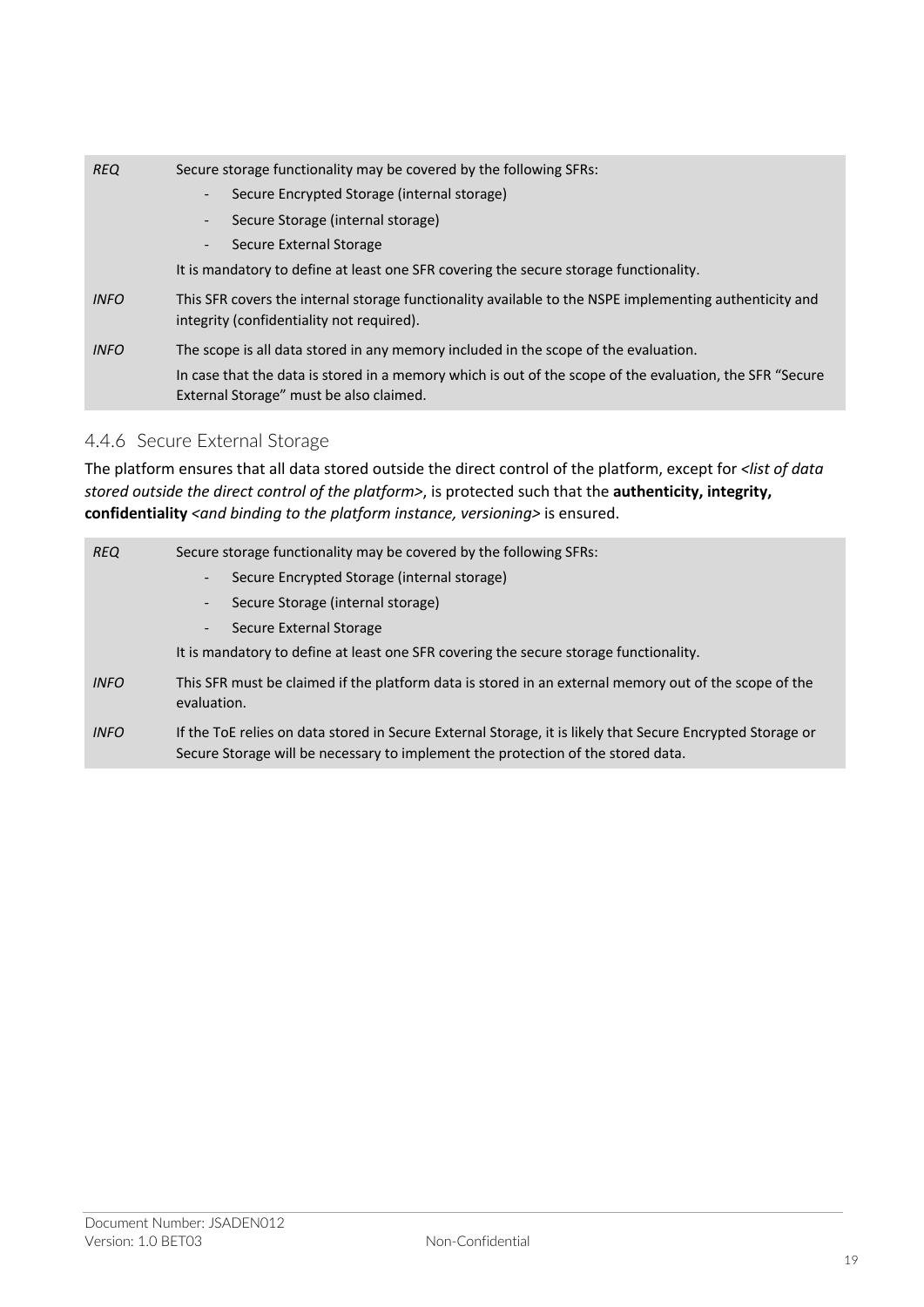## **5 Mapping and Sufficiency Rationales**

*REQ* This section must be completed by the ST writer.

## 5.1 Assurance

The assurance activities defined in [PSA-EM-L2] fulfill the SESIP2 activities. In particular, the required source code review, vulnerability analysis and testing to an equivalent of 25 man days of the [PSA-EM-L2] is applicable.

| ᇿ<br>This security must be completed by the 31 whiter. |                                                                       |                                                                                                                                                                          |             |  |  |  |
|--------------------------------------------------------|-----------------------------------------------------------------------|--------------------------------------------------------------------------------------------------------------------------------------------------------------------------|-------------|--|--|--|
| <b>Assurance Class</b>                                 | <b>Assurance Family</b>                                               | Covered by                                                                                                                                                               | Rationale   |  |  |  |
| <b>ASE: Security Target</b><br>evaluation              | ASE_INT.1 ST Introduction                                             | <section "introduction"="" and="" page<br="" title="">of the Security Target&gt;</section>                                                                               | $<$ TBD $>$ |  |  |  |
|                                                        | ASE_OBJ.1 Security<br>requirements for the<br>operational environment | <section "security="" for="" objectives="" the<br="">Operational Environment" of the<br/>Security Target&gt;</section>                                                   | $<$ TBD $>$ |  |  |  |
|                                                        | ASE_REQ.3 Listed Security<br>requirements                             | <section "security="" and<br="" requirements="">Implementation" of the Security<br/>Target&gt;</section>                                                                 | $<$ TBD $>$ |  |  |  |
|                                                        | ASE_TSS.1 TOE Summary<br>Specification                                | <section "security="" and<br="" requirements="">Implementation" of the Security<br/>Target&gt;</section>                                                                 | $<$ TBD $>$ |  |  |  |
| ADV: Development                                       | ADV_FSP.4 Complete<br>functional specification                        | <description developer<br="" of="" which="">evidence is used to meet this<br/>requirement&gt;</description>                                                              | $<$ TBD $>$ |  |  |  |
| AGD: Guidance<br>documents                             | AGD_OPE.1 Operational user<br>guidance                                | <description developer<br="" of="" which="">evidence is used to meet this<br/>requirement&gt;</description>                                                              | $<$ TBD $>$ |  |  |  |
|                                                        | AGD_PRE.1 Preparative<br>procedures                                   | <description developer<br="" of="" which="">evidence is used to meet this<br/>requirement&gt;</description>                                                              | $<$ TBD $>$ |  |  |  |
| ALC: Life-cycle support                                | ALC_FLR.2 Flaw reporting<br>procedures                                | $<$ TBD $>$<br><alc_flr in="" section="" security<br="" the="">Target and description of which<br/>developer evidence is used to meet<br/>this requirement&gt;</alc_flr> |             |  |  |  |
| ATE: Tests                                             | ATE_IND.1 Independent<br>testing: conformance                         | <description developer<br="" of="" which="">evidence is used to meet this<br/>requirement&gt;</description>                                                              | $<$ TBD $>$ |  |  |  |
| AVA: Vulnerability<br>Assessment                       | AVA_VAN.2 Vulnerability<br>analysis                                   | Vulnerability and testing carried out<br>by the laboratory                                                                                                               | $<$ TBD $>$ |  |  |  |

**Table 7: Assurance Mapping and Sufficiency Rationales**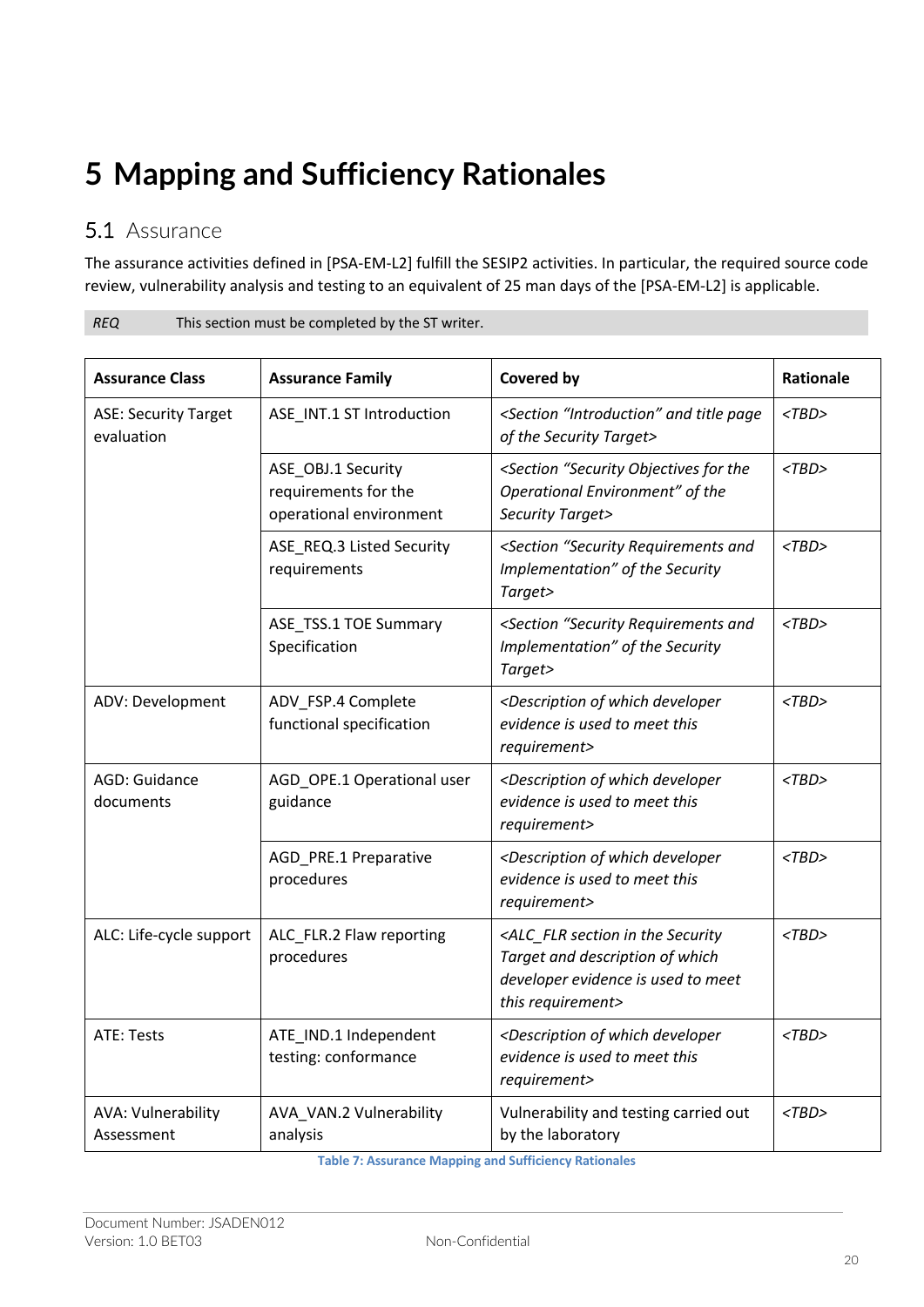## 5.2 Functionality

#### *REQ* The aim of this table is to detail the mapping between [PSA-PP-L2] and the SESIP requirements defined in the current document based on the platform implementation. Please, consider the following points to fill the table:

- Optional SFRs (Section 4.3) are included in this table. Any that are not claimed must be clearly indicated together with an explanation of why it is not claimed.
- Additional SFRs (Section 4.3) are not included in this table. If the Platform claims additional SFRs, add them to the table along with an explanation.
- To provide the mapping to F.SECURE\_STORAGE, select the appropriate secure storage SFR(s).
- This profile can be used for a wide range of functionalities. This is the case, for example, secure storage. Please, make sure that the mapping is consistent with the platform implementation.

#### Table 8 Functionality Mapping and Sufficiency Rationales

| <b>PSA Security</b><br><b>Function</b> | (detail)                                                                                                    | <b>Covered by SESIP SFR</b>                                                                                                                        | <b>Rationale</b>                                                                  |
|----------------------------------------|-------------------------------------------------------------------------------------------------------------|----------------------------------------------------------------------------------------------------------------------------------------------------|-----------------------------------------------------------------------------------|
| <b>F.INITIALIZATION</b>                | Boot sequence in scope:<br>Chip<br><b>PSA Root of Trust</b><br>Application Root of<br><b>Trust Services</b> | Secure Initialization of<br>Platform                                                                                                               | Full coverage                                                                     |
| F.SOFTWARE<br><b>ISOLATION</b>         | Level 1: Isolation between<br><b>SPE and NSPE</b>                                                           | Software Attacker<br>Resistance: Isolation of<br>Platform (between SPE<br>and NSPE)                                                                | Full coverage                                                                     |
|                                        | Level 2: Isolation between<br>PSA-RoT and Application<br>RoT                                                | Software Attacker<br>Resistance: Isolation of<br>Platform (between PSA-<br>RoT and Application Root<br>of Trust Services)                          | Full coverage                                                                     |
|                                        | (Optional) Level 3: Isolation<br>between Application RoT                                                    | Software Attacker<br>Resistance: Isolation of<br><b>Application Parts</b><br>(between each of the<br><b>Application Root of Trust</b><br>services) | Full coverage                                                                     |
| <b>F.SECURE</b><br><b>STORAGE</b>      | <b>Integrity and Confidentiality</b><br>(optional)                                                          | <b>Secure Encrypted Storage</b><br>(internal storage)                                                                                              | Requires encryption<br>mechanism providing both<br>integrity and confidentiality. |
|                                        | Authenticity and integrity<br>(optional)                                                                    | Secure Storage (internal<br>storage)                                                                                                               | Requires authenticity and<br>integrity                                            |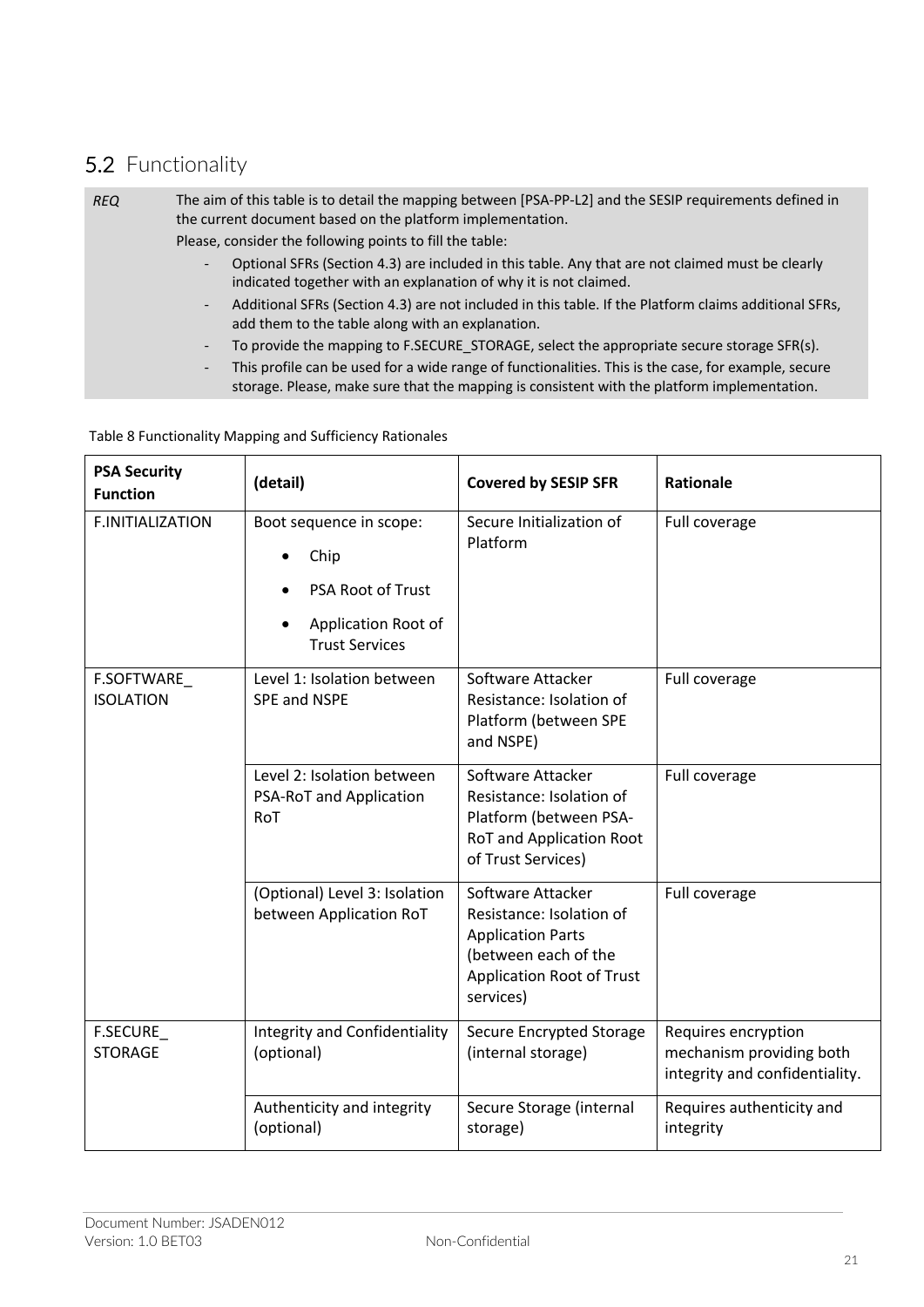|                             | Binding to the RoT                                                                                                                                                                       | Software Attacker<br>Resistance: Isolation of<br>Platform (between SPE<br>and NSPE)                        | Stored data is isolated from<br>the NSPE and Application<br>Root of Trust Services by<br>using a unique HUK for each<br>platform. |
|-----------------------------|------------------------------------------------------------------------------------------------------------------------------------------------------------------------------------------|------------------------------------------------------------------------------------------------------------|-----------------------------------------------------------------------------------------------------------------------------------|
|                             | Basic rollback - atomicity                                                                                                                                                               | Not covered by any SESIP<br>SFR. Note added in<br>"Secure Encrypted<br>Storage".                           | Covered by user guidance.                                                                                                         |
|                             | External storage (optional)                                                                                                                                                              | Secure External Storage                                                                                    | Requires encryption<br>mechanism providing<br>authenticity, integrity and<br>confidentiality.                                     |
| F.FIRMWARE<br><b>UPDATE</b> | Integrity and authenticity of<br>the update.                                                                                                                                             | Secure Update of<br>Platform                                                                               | Full coverage                                                                                                                     |
| <b>F.SECURE STATE</b>       | Protects itself against<br>abnormal situations caused<br>by programmer errors or<br>violation of good practices<br>from code executed outside<br>of the TOE, either from SPE<br>or NSPE. | Software Attacker<br>Resistance: Isolation of<br>Platform                                                  | Full coverage                                                                                                                     |
|                             | Controls the access to its<br>services by Applications and<br>checks the validity of<br>parameters of any<br>operation requested from<br>Applications                                    | Software Attacker<br>Resistance: Isolation of<br>Platform                                                  | Full coverage                                                                                                                     |
|                             | Enters a secure state upon<br>platform initialization error<br>or software failure<br>detection, without<br>exposure of any sensitive<br>data.                                           | Partially covered by the<br>SFR "Secure initialization<br>of platform" and "Secure<br>update of platform". | Full coverage                                                                                                                     |
| <b>F.CRYPTO</b>             | Minimum cryptographic<br>operations supported:<br>Attestation<br>Secure Storage                                                                                                          | <b>Cryptographic Operation</b>                                                                             | Additional algorithms can be<br>added based on the<br>supported algorithms<br>provided by the PSA<br>cryptographic API.           |